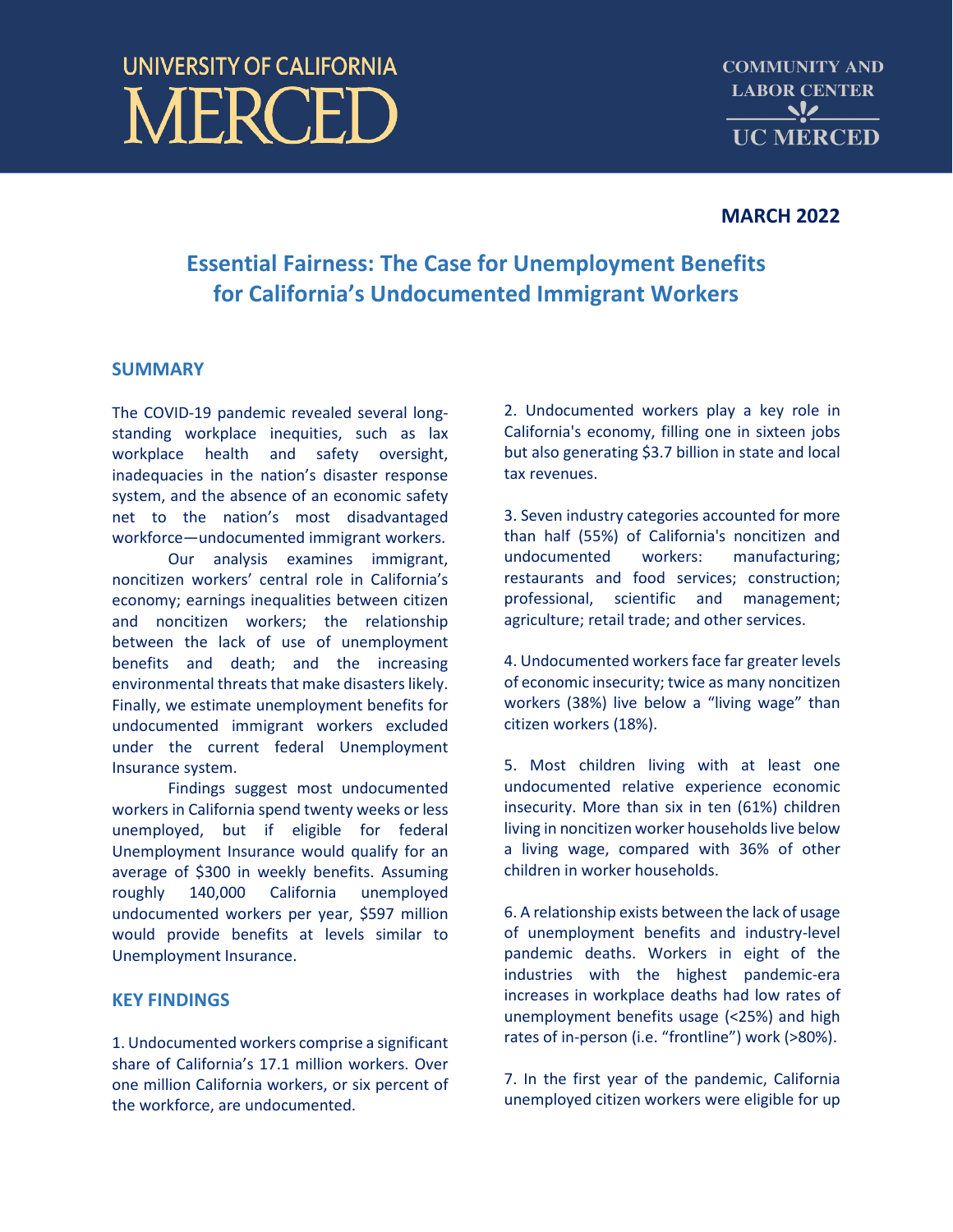to *20 times* as much economic aid as unemployed undocumented workers (\$35,000 vs \$1,700).

8. California faces the highest risk for major environmental disasters, including wildfires and floods. While the risk is high in nearly all counties, it is highest in those with higher rates of noncitizen workers. California is unique in the nation for the consistency and severity of risk.

9. A more inclusive economic safety net system is possible in California, for the COVID-19 pandemic and beyond. Assuming roughly 140,000 unemployed undocumented workers in California per year, \$597 million would provide unemployed undocumented immigrants with economic benefits at levels similar to federal Unemployment Insurance.

#### **INTRODUCTION**

Nearly two years since the initial outbreak of the COVID-19 pandemic in the United States made national news, COVID-19 continues to be the greatest public health disaster in the nation in nearly a century. In early February 2022, the United States crossed the 1,000,000 death threshold, and in California excess deaths crossed 100,000 by early February 2022.[1](#page-1-0)[2](#page-1-1)

Apart from its epidemiological impacts, the COVID-19 pandemic has also exposed longstanding workplace inequities in the US that fueled the spread of the virus. This includes a lack of adequate workplace health and safety standards and enforcement, inadequacies in disaster response systems, and a lack of a safety net—particularly unemployment benefits—for the nation's most disadvantaged but essential workforce: undocumented immigrants.

The gap in aid between undocumented immigrant workers and citizen workers was most pronounced during the first thirteen months of the pandemic, from March 1, 2020 to March 31, 2021. While unemployed US citizen workers were eligible for up to tens of thousands of dollars in Unemployment Insurance, federal pandemic unemployment compensation, and federal stimulus funds, undocumented immigrants were *excluded* from these forms of economic aid.

These disparities were among the greatest in California, where unemployed citizen workers were eligible to receive up to *twenty times* as much economic aid as undocumented immigrant workers. In California, from March 1, 2020 to March 31, 2021, unemployed citizen workers were eligible to receive up to \$35,000; this was in contrast to undocumented immigrants, eligible only for up to \$1,700 in state economic aid (Century Foundation 2021).

There is a strong case for economic aid to California's most vulnerable workers. First, studies have shown that economic aid is an important tool that safeguards the health and wellbeing of workers and their families during a public health crisis, as seen for citizen workers who were able to access economic aid without exclusions. Economic aid programs that provide workers with relief can mitigate fear and risk of retaliation (e.g. hours reduction, job loss), among those who experience employer noncompliance with workplace health and safety and seek to file a report. Such aid can provide a safety net in the event that workers are retaliated against for filing reports, and thereby help improve workplace compliance with existing workplace health and safety standards. Second, economic aid programs further protect against increasingly common climate changeinduced environmental disasters by providing disaster relief for working families that experience job loss as a result of natural disaster.

In this report, we examine immigrant, noncitizen workers' central role in California's economy; earnings inequalities between citizen

<span id="page-1-0"></span><sup>1</sup> See Centers for Disease Control (2022) for estimates of COVID-19 pandemic-related deaths.

<span id="page-1-1"></span><sup>&</sup>lt;sup>2</sup> Experts measure COVID-19 deaths through observed deaths above expected deaths, due to widespread inaccuracies in cause of death listed on death certificates

that underestimate the true impact of COVID-19 and the pandemic (e.g. Centers for Disease Control 2022).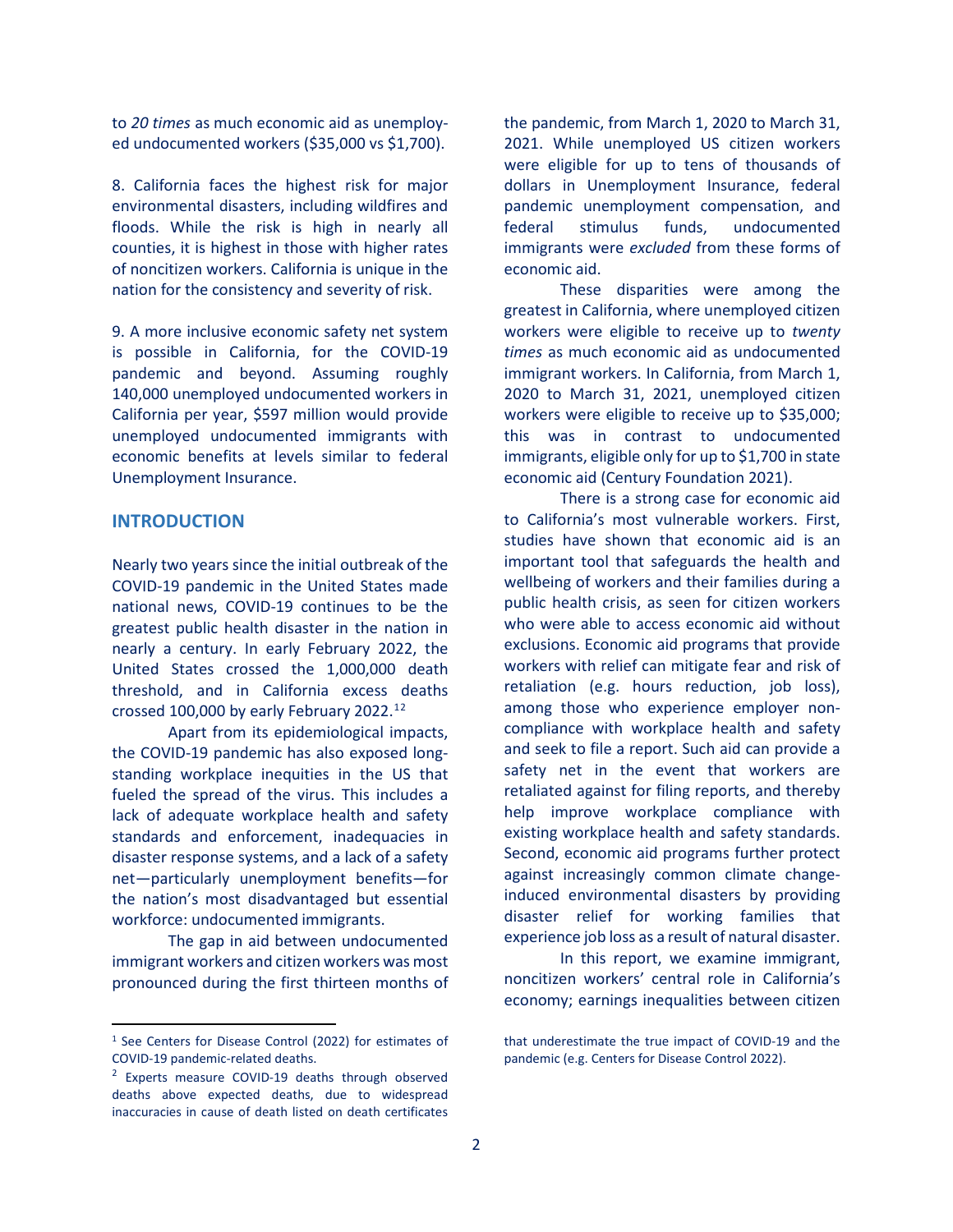and noncitizen workers; the relationship between the lack of use of unemployment benefits and death; and the increasing threats facing the most vulnerable workers in the state that is on the nation's frontlines of increasing and widespread global environmental disasters.

Above all, the most important contribution of this report is to highlight that the need for equity and inclusion in our state's safety net for undocumented immigrant workers during the nation's greatest public health and economic crisis in nearly a century—and to estimate the benefits that would emerge from a more inclusive unemployment benefits system.

Recognizing the vulnerable and inadequacy of our nation's unemployment benefits system, several states adopted measures to provide safety net benefits for undocumented immigrants who lose their jobs and are ineligible for Unemployment Insurance. Our estimates suggest such a safety net benefits system in California would provide billions in funding for local and regional economies.

## **CALIFORNIA'S NONCITIZEN IMMIGRANT WORKFORCE**

Noncitizens comprise a significant share of California's 17.1 million workers. In 2019, 2.7 million California workers were noncitizens, representing 15.6% percent of workers—or nearly one in six (see figure 1.1). Noncitizen workers represent a diversity of immigration statuses, some with authorization to work but others lacking it. $3$  Applying national figures to the state, we estimate that 1.1 million workers roughly 6.4% of California's workers, or over one in sixteen workers—is undocumented[.4](#page-2-1)

**Figure 1.1 Noncitizens as percent of all workers, 2009-2019, CA vs rest of US**



Source: UC Merced Community and Labor Center analysis of IPUMS-USA American Community Survey 2009-2019 Public Use Microdata Series (PUMS) data

California noncitizen workers, however, have been declining over the past decade owing to historic demographic shifts. National immigration rates are at the lowest level in four decades, and migration from Mexico—a major source of US and California immigration since 1970—has fallen since  $2010$ .<sup>[5](#page-2-2)[6](#page-2-3)</sup> In addition, the rate of Californians moving to other states is at its highest since the  $1990s$ .<sup>[7](#page-2-0)</sup> Nonetheless, in 2019, California's rate (15.6%) of workers who are noncitizen remained more than twice the national average of 7.4% (see figure 1.1).

Undocumented immigrants play a key role in California's economy, filling not just one in sixteen jobs but also generating billions of dollars in state and local tax revenues. In 2019, California undocumented workers annually contributed an estimated \$3.7 billion in state and local taxes and \$7.0 billion in federal taxes.<sup>[8](#page-2-4)</sup> In addition, associated with undocumented workers, we estimate California employers provided tax contributions of \$236 million to the federal unemployment fund. $9$  Unfortunately, undocumented immigrants are federally

<span id="page-2-5"></span><span id="page-2-4"></span><span id="page-2-0"></span><sup>3</sup> Noncitizens include lawful permanent residents, familysponsored visa holders, refugees/asylees, recipients of Deferred Action for Childhood Arrivals, skilled or unskilled workers on temporary visas, and undocumented immigrants

<span id="page-2-1"></span><sup>4</sup> Pew Research Center (2019) suggested that 42% of noncitizen immigrants were undocumented. Applying such figures to California

<span id="page-2-2"></span><sup>5</sup> See Johnson et al. (2022).

<span id="page-2-3"></span><sup>6</sup> See Warren (2021).

<sup>7</sup> See Johnson et al. (2022).

<sup>8</sup> See California Immigrant Data Portal (2022)

<sup>&</sup>lt;sup>9</sup> We apply Fiscal Policy Institute's (2020, 5) assumption of 50% of undocumented immigrants with reportable wages, and an average annual employer contribution of \$420 in federal Unemployment Insurance taxes per worker with reportable wages (author's calculation from Fiscal Policy Institute tables).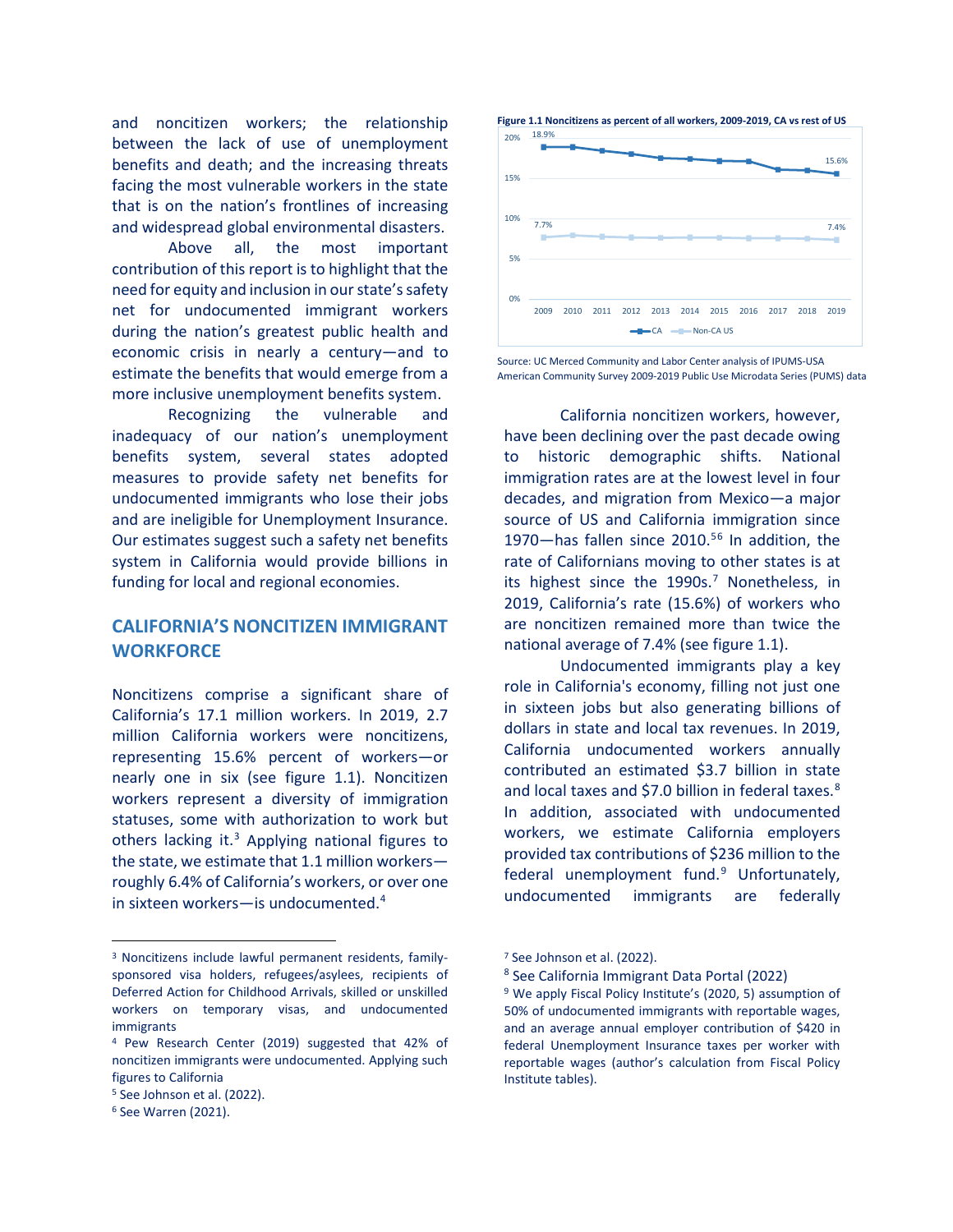**Figure 2.1 Industries with highest rates of noncitizen workers, 2019 (California)**



Source: UC Merced Community and Labor Center analysis of IPUMS-USA American Community Survey 2019 Public Use Microdata Series (PUMS) data

prohibited from accessing Unemployment Insurance (UI) benefits.

*"De un día para otro con el inicio de la pandemia todo cambió. El lugar donde yo trabajaba cerró, nos dieron nuestro último cheque y las gracias, eso era todo. Mi mundo se desmoronó ... Estaba devastada por no poder proveer a mis hijos, no poder asegurar la comida. ¿Cómo iba a pagar los servicios? ... Me daba tanta tristeza saber que he trabajado toda mi vida y he aportado de una u otra manera a esta economía y no podía recibir nada a cambio, ninguna ayuda estaba disponible por mi estatus."* - **Carolina Maldonado, madre de cuatro hijos, ex trabajadora de restaurante**

*"From one day to another with the onset of the pandemic everything changed. The place where I worked closed, they gave us our final checks and said thanks - that was it. My world collapsed … I was totally devastated not being able to provide for my children, not being able to get food. How would I pay the bills? … It gave me such sadness to know that I had worked my whole life and contributed in one way or another to this economy and I could not receive anything in return, no aid was available due to my status."* - **Carolina Maldonado, mother of four, former restaurant worker**





Source: UC Merced Community and Labor Center analysis of IPUMS-USA American Community Survey 2019 Public Use Microdata Series (PUMS) data

## **INDUSTRY RELIANCE ON NONCITIZEN WORKERS**

Many California industries rely on a business model that employs high numbers of noncitizen workers. In 2019, noncitizens comprised most workers in several of California's major industry sectors, such as agriculture (59%) and landscaping (50%) (see figure 2.1). In eight other industries noncitizens comprised more than one in five workers. Some industries included food processing (32%), construction (27%), building services (26%), traveler accommodation (24%), restaurants and food services (24%), and warehousing (23%) (see figure 2.1).

No reliable estimates exist for the rate of undocumented workers by industry, but in some, such as professional and scientific industries, the rate of noncitizen workers with legal residence may be higher than others.<sup>[10](#page-3-0)</sup> On the other hand, several of California's major industries have traditionally employed large numbers of low-wage, undocumented workers. These include industries listed above—such as agriculture, food processing, construction, travel accommodation, restaurants/food services—but as well other services, such as car washes, nail salons, laundry services, and private households (including domestic workers and gardeners). $^{11}$  $^{11}$  $^{11}$ 

<span id="page-3-1"></span><span id="page-3-0"></span><sup>10</sup> Professional, scientific and management workers, for example, includes those in computer systems design and related services, which employs a high number of guest workers on Visa. Two in three (66.1%) foreign workers hired

on H-1B visa work in computer-related occupations. See U.S. Citizenship and Immigration Services (2020). <sup>11</sup> See UCLA Labor Center (2020).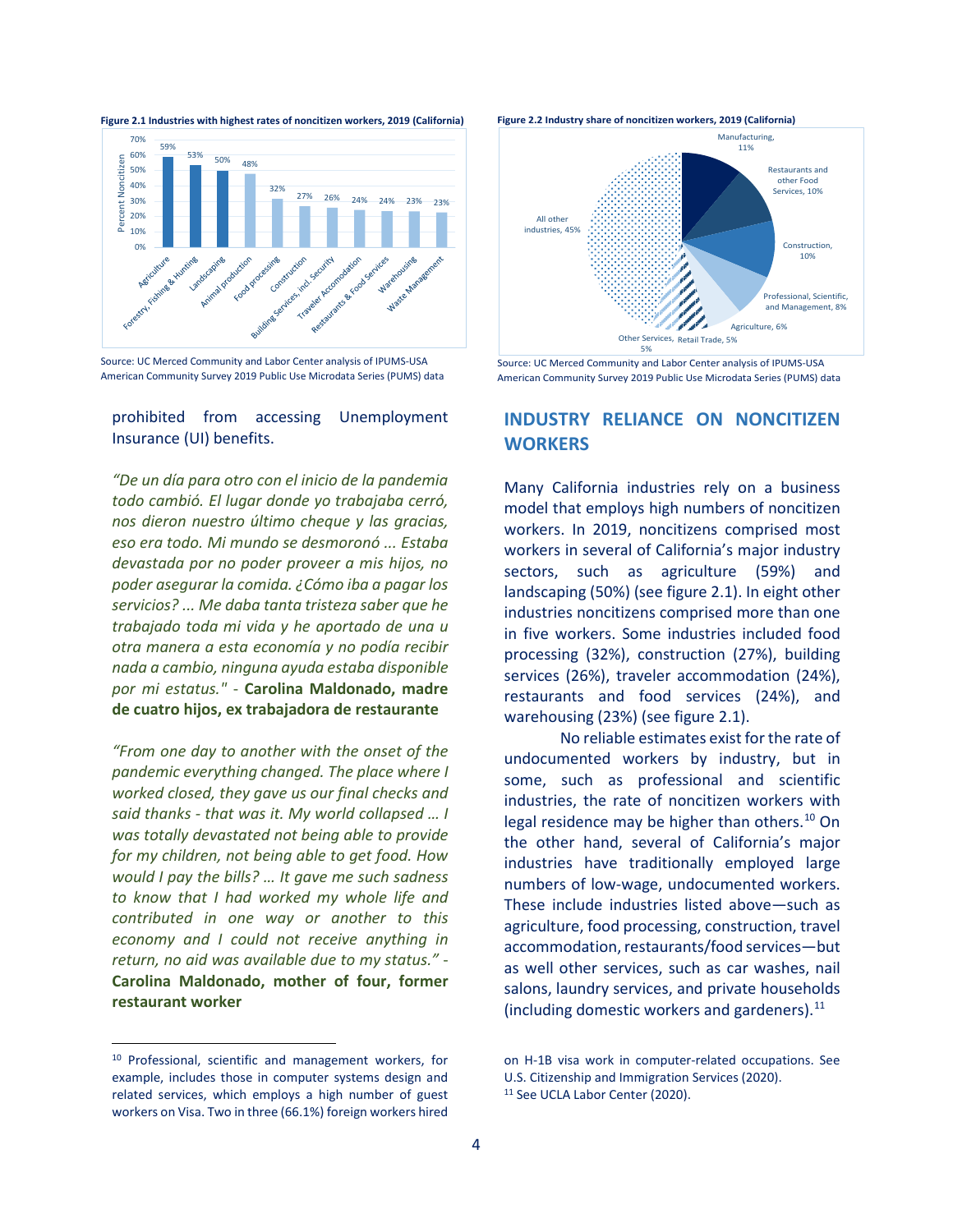



Source: UC Merced Community and Labor Center analysis of IPUMS-USA American Community Survey 2019 Public Use Microdata Series (PUMS) data

Seven industry categories accounted for more than half (55%) of California's noncitizen workers and undocumented workers. This included manufacturing (11%); restaurants and food services (10%); construction (10%); professional, scientific and management (6%); agriculture (6%); retail trade (5%); and other services (5%) (see figure 2.2).

## **THE LACK OF A LIVING WAGE AMONG NONCITIZEN WORKERS**

California boasts the world's fifth largest economy.[12](#page-4-0) Yet, despite their critical role in the state's workforce, noncitizen workers are more likely to be concentrated in low-wage work compared to their citizen counterparts. In 2019, more than one in three (37%) California noncitizen workers received less than \$25,000 in annual wage and salary earnings, and an additional 35% earned between \$25,000 and \$50,000 (see figure 3.1). In a state with one of the nation's highest costs of living, such wages are not enough for families to subsist on. While Los Angeles and the Bay Area are known for their high rent costs, the Central Valley and other inland communities share similarly high rates of rent burden and eviction.<sup>[13](#page-4-1)</sup>



Source: UC Merced Community and Labor Center analysis of IPUMS-USA American Community Survey 2019 Public Use Microdata Series (PUMS) data

*"Nosotros no tenemos otras fuentes de ingreso que el salario de nuestro trabajo ya que no contamos con un estatus legal y no podemos recibir beneficios del gobierno. Trabajando en el campo el salario no es suficiente… para poder cubrir los gastos básicos."* - **Rosa Hernández, campesina desde hace 22 años**

*"We do not have sources of income other than wages from our work, since we do not have a legal status and cannot receive benefits from the government. Wages from working in the field are insufficient… to cover the basic expenses."* - **Rosa Hernandez, agricultural worker for 22 years**

California noncitizen workers earn lower wages and experience greater financial insecurity than citizen workers. To examine financial insecurity, we applied county-level "living wage" thresholds from the Massachusetts Institute of Technology (2020) Living Wage Calculator to ACS 2019 data. $14$  We found that nearly four in ten (38%) noncitizen workers live in households that earn less than a living wage the amount needed to avoid chronic and severe housing and food insecurity (see figure  $3.2$ ).<sup>[15](#page-4-0)</sup> The figure for undocumented workers is likely much higher.

<span id="page-4-0"></span><sup>12</sup> See Egel (2018)

<span id="page-4-1"></span><sup>13</sup> See Crowell and Nkosi (2020).

<span id="page-4-2"></span><sup>14</sup> See Nadeau (2018, 2)

<sup>15</sup> We applied the 2019 county-level and household-specific thresholds to every household sampled in the 2019 American Community Survey.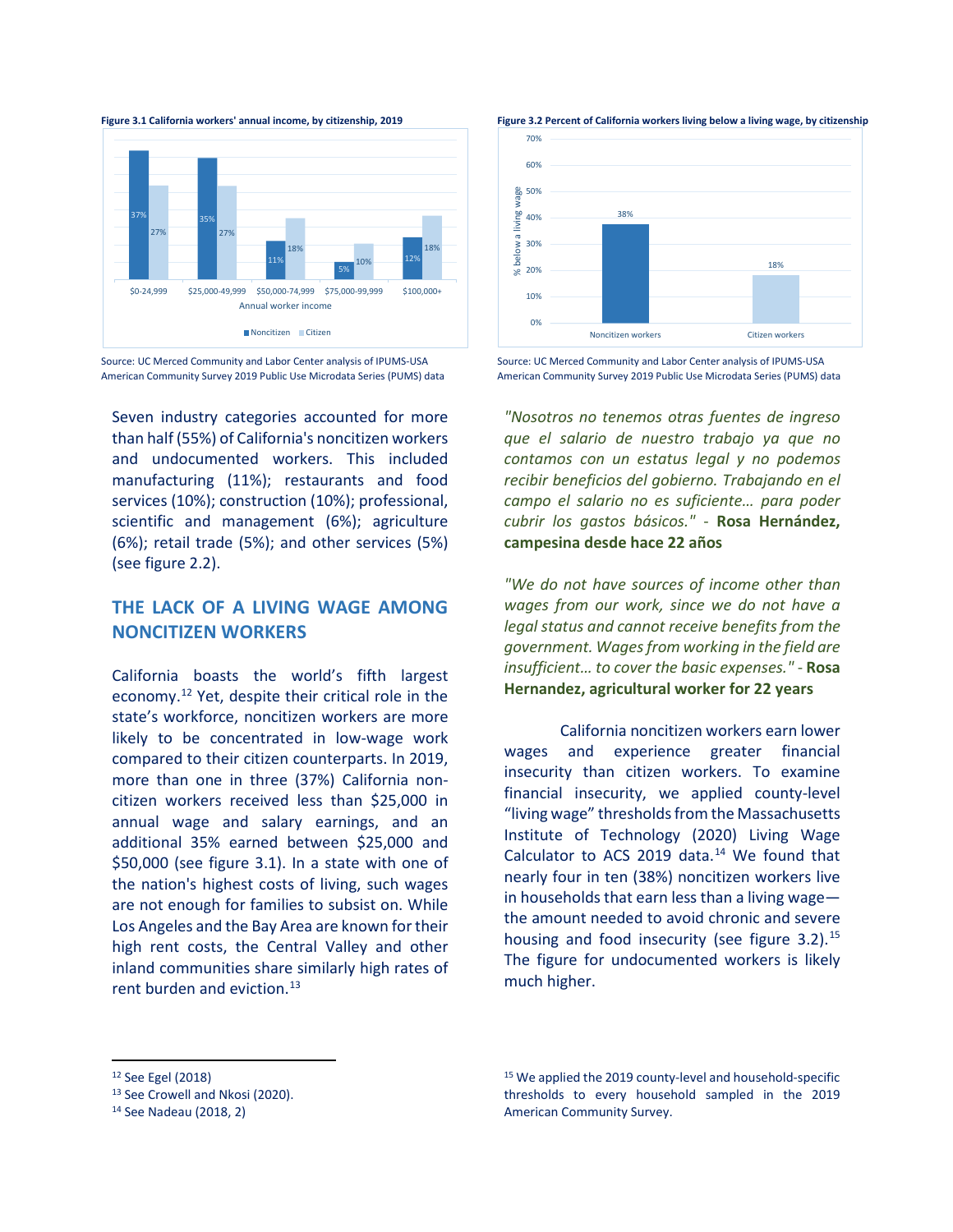

**Figure 3.3 Percent of California children living below a living wage, by citizenship (worker households only)**

Source: UC Merced Community and Labor Center analysis of IPUMS-USA American Community Survey 2019 Public Use Microdata Series (PUMS) data

The issue of living below a living wage acutely affects children in undocumented households acutely. We estimate that 36 percent (1.9 million of 5.3 million) of children living in citizen worker households live below a living wage; but that 61 percent (1.2 million of 2.0 million) children living in noncitizen worker households live below a living wage (see figure 3.3). This rate is likely much higher than 61 percent for children living in households with an undocumented immigrant worker, as undocumented workers are generally more vulnerable and experience greater inequalities than non-citizens with work authorization.

## **THE NEED FOR A MORE INCLUSIVE SAFETY NET**

Many California businesses gained record profits during the pandemic, resulting in a \$38 billion state budget surplus in 2021 and a \$31 billion surplus in  $2022<sup>16</sup>$  $2022<sup>16</sup>$  $2022<sup>16</sup>$  Low earnings and a lack of a safety net, however, pose an ongoing threat to the economic stability and wellbeing of workers who created such wealth. This was especially true among undocumented immigrant workers, who disproportionately concentrated in

industries with the highest rates of injury and illness before the pandemic; in industries with the highest rates of death during the pandemic; and remain vulnerable to major public and environmental disasters, such as record heat and catastrophic wildfires.

Several industries which undocumented workers are concentrated in had high rates of injury and illness before the pandemic. In 2019, agriculture, forestry, fishing and hunting, had highest the case rate (5.2 per 100 full-time workers) of employer-reported injury and illness in the private sector.<sup>[17](#page-5-1)</sup> Employer-reported injury and illness were also higher-than-average in transportation and warehousing (4.4); retail trade (3.4); manufacturing (3.3); and accommodation and food services  $(3.2).^{18}$  $(3.2).^{18}$  $(3.2).^{18}$ 

The COVID-19 pandemic exposed deficiencies in US workplace health and safety. At the outset of the pandemic, following tens of millions of job losses, the federal government passed legislation providing emergency paid sick leave to workers employed in firms between 50 and 499 workers, as well as pandemic unemployment relief.<sup>[19](#page-5-3)[20](#page-5-4)</sup> Most American workers, however, were employed in firms with fewer than 50 workers or over 500 workers. $21$  To close federal policy gaps, California extended emergency paid sick leave to food sector workers, and several major cities and counties passed COVID-related ordinances providing emergency paid sick leave to workers. <sup>[22](#page-5-1)[23](#page-5-2)</sup>

Nonetheless, significant inequities remain for California workers, as citizen workers had access to more than twenty times the amount of aid as undocumented workers. While California unemployed *citizen* workers were able to access up to \$35,000 in Unemployment Insurance, federal pandemic unemployment compensation, and federal stimulus aid, California unemployed *undocumented* workers were only eligible to receive up to \$1,700 in

<span id="page-5-0"></span><sup>16</sup> See California Legislative Analyst's Office (2021a, 2021b)

<span id="page-5-1"></span><sup>17</sup> See U.S. Bureau of Labor Statistics (2019).

<span id="page-5-2"></span><sup>18</sup> See U.S. Bureau of Labor Statistics (2019).

<span id="page-5-3"></span><sup>19</sup> See U.S. Department of Labor (2020a).

<span id="page-5-4"></span><sup>20</sup> See U.S. Department of Labor (2020b).

<sup>21</sup> See Flores and Padilla (2020).

<sup>22</sup> See Office of the Governor (2020).

<sup>23</sup> See https://www.natlawreview.com/article/covid-19 california-jurisdictions-extend-or-reissue-covid-19 emergency-paid-sick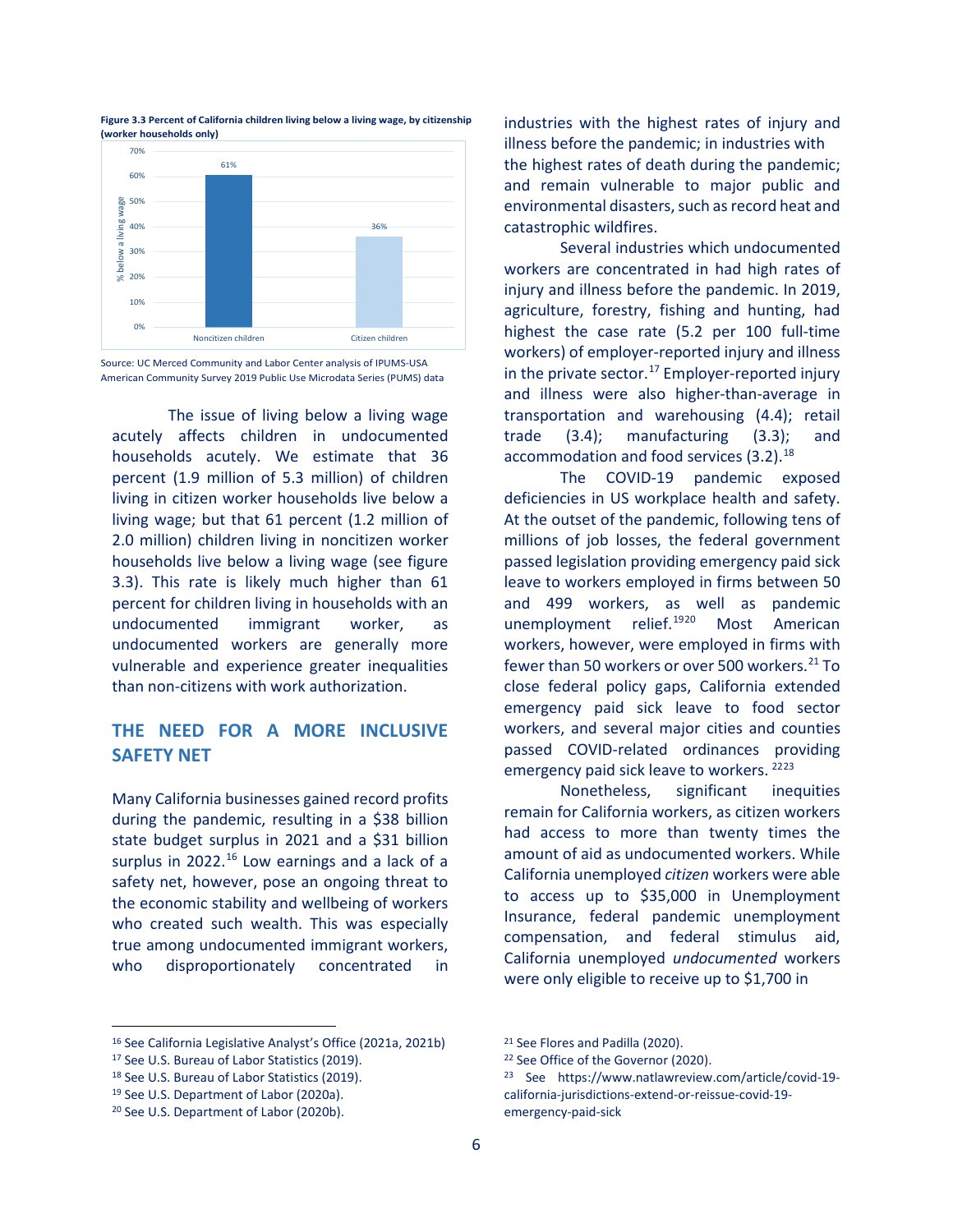*"Casi inmediatamente después que comenzó la pandemia perdí mi trabajo, estuve desempleada por 4 meses ... Todavía me acuerdo la cara de mi hijo, muy estresado ... Pasé meses sin trabajo y no pude seguir pagando la renta, se estaba acumulando y la encargada del edificio me desalojó ... Hasta ahorita mis 2 hijos y yo estamos viviendo en un hotel en San Francisco"* **Maria Venegas, madre de dos hijos, ex trabajadora de restaurante.**

*"Almost immediately after the pandemic started I lost my job, I was unemployed for 4 months ... I still remember my son's face, very stressed ... I spent months without a job and I couldn't keep paying the rent, it was piling up and the manager of the building evicted me ... Until now my two children and I are living in a hotel in San Francisco."* - **Maria Venegas, parent of two, former restaurant worker**.

funds—consisting of a \$500 COVID-19 Disaster Relief pre-paid card, and \$1,200 from the Golden State Stimulus fund (see Appendix B).<sup>[24](#page-6-0)</sup> Even so, many were unable to access the funds due to state's lack of capacity for administering the funds.[25](#page-6-1)[26](#page-6-2) In addition, the two aforementioned programs did not distinguish between workers and non-workers, meaning that the limited amount of funding was shared by many people.

US frontline workers were especially vulnerable during the COVID-19 pandemic, not only risking disease from a deadly virus but retaliation in unsafe workplaces. One in five (20%) US frontline workers had a paid sick or family leave request denied by an employer, and one in four Latinx workers feared retaliation for speaking up about unsafe workplace conditions.[27](#page-6-3) Undocumented workers were





Source: UC Merced Community and Labor Center analysis of California Department of Public Health- California Comprehensive Death File, March-December 2019-2020

especially vulnerable, having no source of wage replacement in the event of job loss. Many undocumented workers worked in workplaces where they were threatened with or experienced retaliation—such as reduced hours or job loss—if they sought to follow public health guidance and miss work due to COVID-19 illness. $2829$  $2829$  Public regulatory agencies often responded, if at all, with delayed investigations and very small financial penalties only long after major outbreaks had infected and killed several workers.<sup>30</sup> Lacking safety net benefits, many undocumented workers felt as if they had no choice but to continue working—facing unlawful working conditions that caused serious risks to their own and others health—to meet financial commitments (e.g. housing, food, etc.). $31$ 

Immigrants were the majority of COVID-19 pandemic-related deaths in the ten California industries with the highest rate of pandemicrelated deaths, comprising nearly six in ten (58%) pandemic-related deaths.<sup>32</sup> Immigrants were the majority of deaths in agriculture (83%), landscaping (81%), food processing (69%), restaurants and food services (53%), and building services (52%) (see figure 4.1).

<sup>30</sup> See Lin and Miller (2021) for coverage of the Foster Farms outbreak in Livingston, California.

<sup>32</sup> See UC Merced Community and Labor Center (2021)

<span id="page-6-0"></span><sup>24</sup> See Century Foundation (2021).

<span id="page-6-5"></span><span id="page-6-4"></span><span id="page-6-1"></span><sup>25</sup> On April 15, 2020, the Office of California Governor Gavin Newsom announced a \$125 million disaster relief assistance for California workers affected by COVID-19 and excluded from Unemployment Insurance. It provided onetime aid of \$500 per adult (with a cap of \$1,000 per households).

<span id="page-6-6"></span><span id="page-6-2"></span><sup>26</sup> See Koran (2020).

<span id="page-6-3"></span><sup>27</sup> See National Employment Law Project (2021, 2)

<sup>28</sup> See Frontline (2020)

<sup>29</sup> See Ho (2020)

<sup>31</sup> See Bolanos (2021)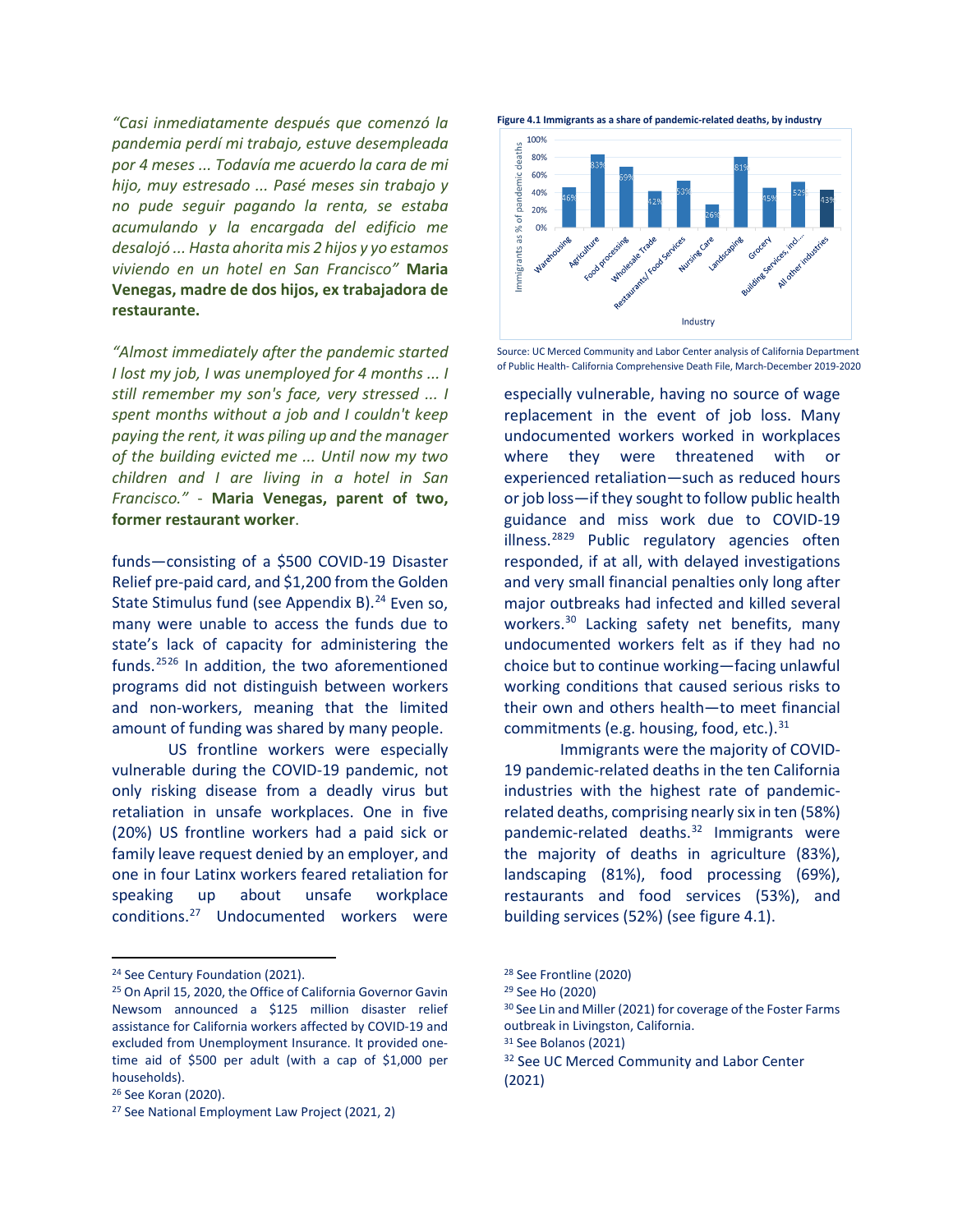

## Figure 4.2 Industries by rate of pandemic death increase, unemployment benefit usage, and frontline work (California)

Source: UC Merced Community and Labor Center analysis of California Department of Public Health- California Comprehensive Death File, March-December 2019-2020; IPUMS-CPS Basic Monthly May-Dec 2020 Public Use Microdata Series (PUMS) data; IPUMS-CPS ASEC 2021 Public Use Microdata Series (PUMS) data

## **Table 5.1 Noncitizen workers by California region, 2019**

|                           |             |                   | Undoc.    | Undoc.   |
|---------------------------|-------------|-------------------|-----------|----------|
|                           | All workers | <b>Noncitizen</b> | (est.)    | % (est.) |
| <b>Central Valley</b>     | 1,609,098   | 269,856           | 113,340   | 7%       |
| <b>Inland Empire</b>      | 1,839,583   | 220,018           | 92,408    | 5%       |
| San Diego-Imperial Valley | 1,532,058   | 164,486           | 69,084    | 5%       |
| <b>Sacramento Valley</b>  | 1,271,655   | 108,893           | 45,735    | 4%       |
| Los Angeles               | 4,354,177   | 817,110           | 343,186   | 8%       |
| Orange                    | 1,408,547   | 214,399           | 90,048    | 6%       |
| <b>Bay Area</b>           | 3,674,828   | 611,117           | 256,669   | 7%       |
| <b>Central Coast</b>      | 794,779     | 118,122           | 49,611    | 6%       |
| North Coast and State     | 143,404     | 7,735             | 3,249     | 2%       |
| Sierra                    | 100,362     | 4,603             | 1,933     | 2%       |
| No Geography Identified   | 201,805     | 55,719            | 23,402    | 12%      |
| California                | 16,930,296  | 2,592,058         | 1,088,664 | 6%       |

Source: UC Merced Community and Labor Center analysis of IPUMS-USA 2019 Public Use Microdata Series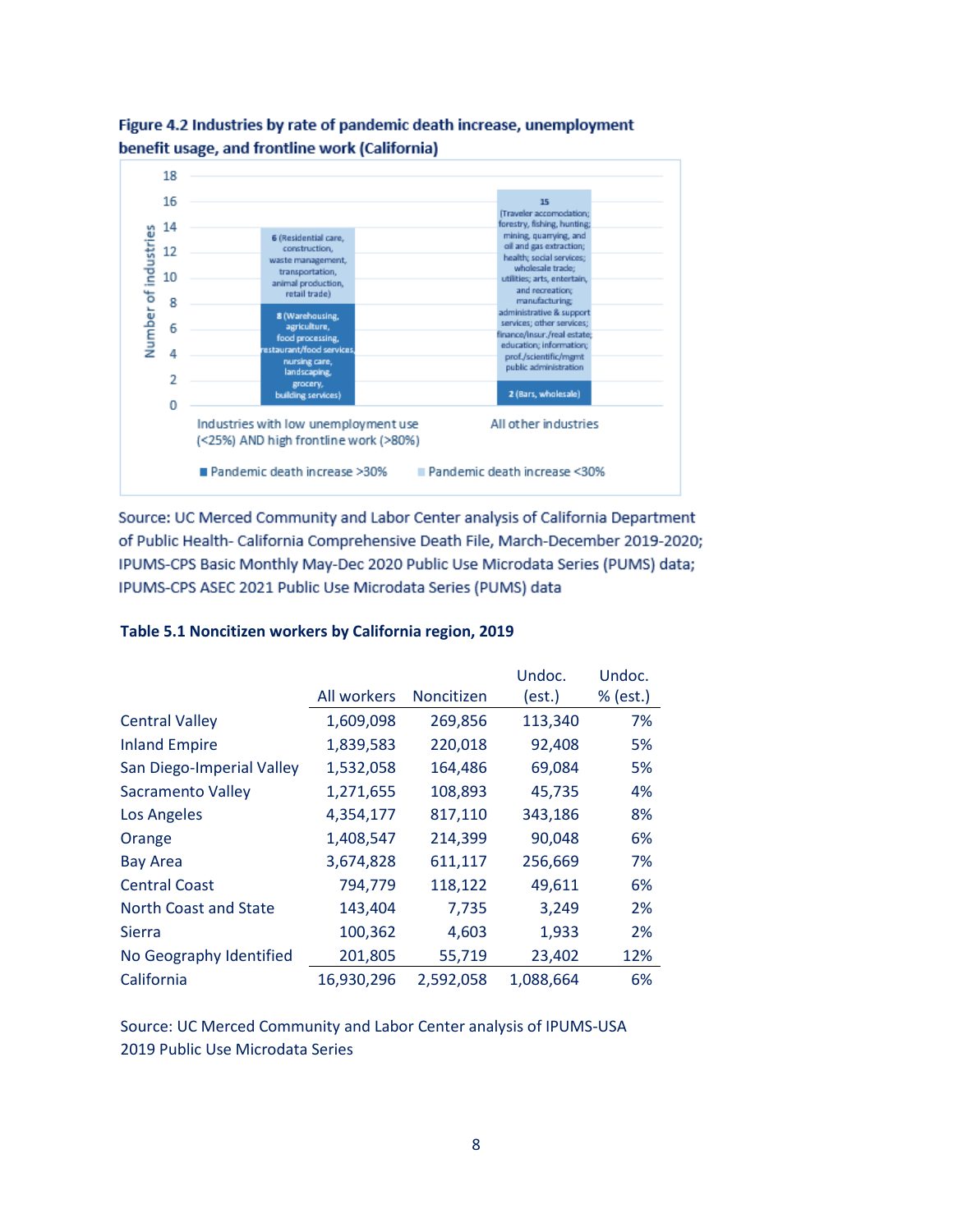To better understand the role that utilization of unemployment benefits plays in a major public health crisis, we examined the relationship between industry-level rates of frontline work, unemployment benefits usage, and pandemic death rates. We found that workers in *eight of the top-ten* industries with the highest pandemic-era increases in death had lower rates of unemployment benefits usage (<25%) and high rates of in-person work (>80%) (see figure 4.2).  $33$ 

Conversely, fifteen of seventeen industries that lacked such low rates of unemployment use or high rates of in-person work ("all other industries") were not in the topten for highest pandemic-era increases in death (see figure 4.2). This indicates a relationship between lack of utilization of unemployment benefits and pandemic-era increases in death.

In sum, lower earnings among undocumented workers makes safety net benefits more critical. For workers facing unsafe working conditions, unemployment benefits provide protections against job insecurity for workers reporting such conditions. Extending unemployment benefits to undocumented immigrant workers would ensure that they are also protected.

## **THE THREAT OF NATURAL DISASTERS**

California's diverse regions rely upon noncitizen and undocumented persons for their workforces. We estimate that Los Angeles has he state's highest share of workers who are undocumented  $(8\%)$ .<sup>[34](#page-8-1)</sup> The statewide average (6%) is not substantially different, however, and other regions also have similar rates of undocumented immigrant workers in their

respective workforce, such as the Central Valley (7%), Bay Area (7%), Central Coast (6%), Orange (6%), Inland Empire (5%), and the San Diego-Imperial Valley region (6%) (see figure 5.1).

California's undocumented population, despite being geographically diverse, is highly vulnerable to the state's increasing and widespread threat of major natural disasters. The Federal Emergency Management Agency (FEMA) National Risk Index finds that most of California's counties are classified from "relatively moderate" to "very high" on a metric of eighteen natural hazards (see figure  $5.2$ ).<sup>35</sup>

Fifty-two of California's fifty-eight counties are ranked as "relatively moderate" in their annually expected losses of building value, population, and agriculture; high social vulnerability; and low community resilience.  $36\frac{37}{2}$  $36\frac{37}{2}$  $36\frac{37}{2}$  $36\frac{37}{2}$ (Only six of California's fifty-eight counties ranked "relatively low" or "very low" in the National Risk Index.) California disasters looming include catastrophic wildfires near major forests, heat and wildfire smoke in the central valley, floods near coastal areas, and major earthquakes in Southern California and the Bay Area.

Yet, despite their vulnerability, California's immigrants have been on the frontlines of global warming and major environmental disasters—especially those in inland communities in need of shelter from the heat. On July 11, 2021, record heat in Fresno reached a peak of 114 degrees and hospitalized dozens of Fresno residents.<sup>[38](#page-8-4)</sup> Record heat and historic drought have also generated catastrophic wildfires, with six of the seven largest wildfires in California history occurring in the past two years alone. $39$  These fires scorched millions of acres and thousands of structures, and displaced thousands of persons.

<sup>39</sup> See Cal Fire (2021).

<span id="page-8-0"></span><sup>33</sup> We analyzed CPS Basic Monthly 2020 data for industry rates of workers unable to telework, and CPS ASEC 2021 data for industry rates of workers having received unemployment the year prior.

<span id="page-8-3"></span><span id="page-8-1"></span><sup>34</sup> Here again we apply Pew Research Center (2019) national-level estimates (that 42% of noncitizens are undocumented) to California and its counties.

<span id="page-8-4"></span><span id="page-8-2"></span><sup>35</sup> The National Risk Index's eighteen natural hazards consist of: avalanche, coastal flooding, cold wave, drought,

earthquake, hail, heat wave, hurricane, ice storm, landslide, lightning, riverine flooding, strong wind, tornado, tsunami, volcanic activity, wildfire, and winter weather (Federal Emergency Management Agency 2021a, 5-1).

<sup>36</sup> See Federal Emergency Management Agency (2021b).

<sup>&</sup>lt;sup>37</sup> See Federal Emergency Management Agency (2022).

<sup>38</sup> See Rodriguez-Delgado (2021).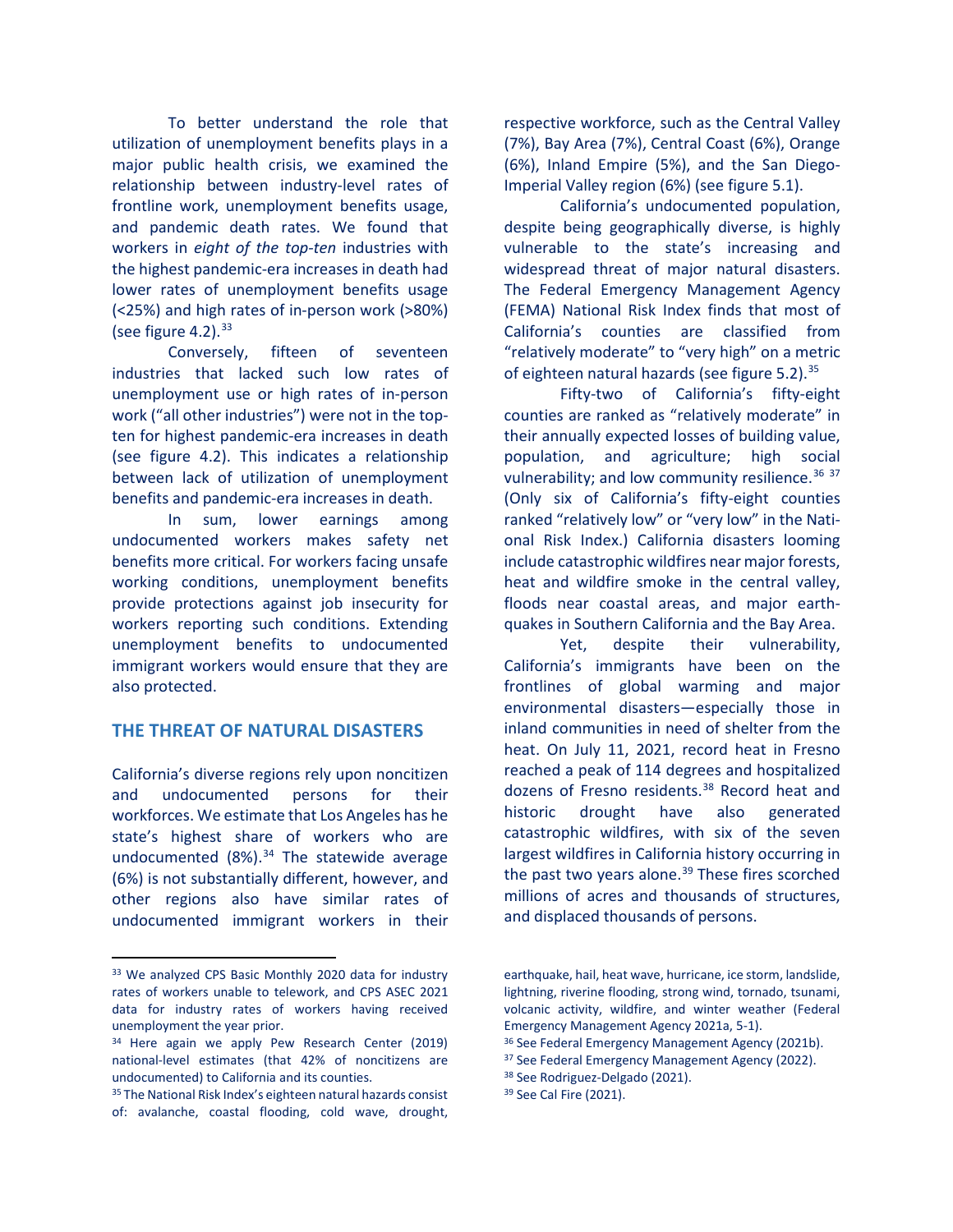#### **Figure 5.2 FEMA risk index for California counties**



Source: Federal Emergency Management Agency (2022)

The effects of climate change are devastating, however, as the fear of job loss or threat of retaliation looms large in the lives of undocumented workers. Many undocumented agricultural workers live in overcrowded conditions with no air conditioning, breathe dangerously unhealthy air without required protective gear (i.e. N95 masks) while working, and are unable to miss work to lose even one day of pay.<sup>[40](#page-9-0)</sup> While California recently enacted workplace health and safety standards for farm work during periods of dangerous wildfire smoke, the California Occupational Health and Safety Administration rarely enforces the standard. An undocumented worker who spoke with National Public Radio about the issue declined to give his name out of fear of retaliation.<sup>[41](#page-9-0)</sup> Thus, without the security of safety

<span id="page-9-0"></span><sup>40</sup> See Gross (2021).

net benefits, workers fear retaliation and fail to speak out against unsafe working conditions thwarting California's efforts to protect workers.

Some of the greatest differences in concentration of noncitizen and undocumented workers is among counties. Counties with the state's highest rate of noncitizen workers were Monterey, Santa Clara, and Merced (see Appendix C), the former and latter of which have large concentrations of agricultural workers. While Santa Clara has one of the state's highest rate of professional and scientific jobs that most H-2B guest workers are represented in, we estimate that one in ten workers in Monterey (12%) and Merced (10%) counties were undocumented—the highest in the state.

<sup>41</sup> See National Public Radio (2021).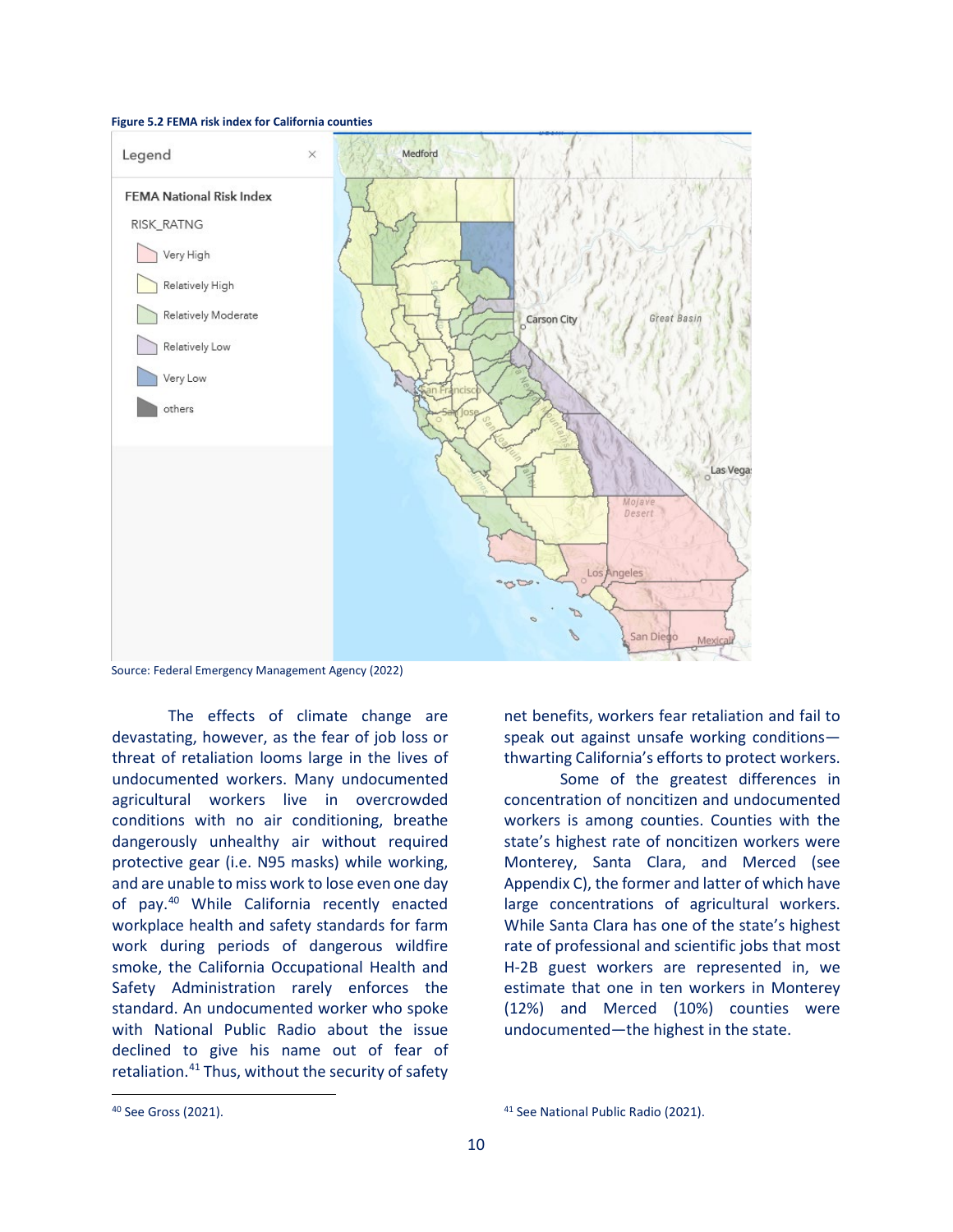**Figure 5.3 FEMA risk index for US counties**



Source: Federal Emergency Management Agency (2021b, 1)

An analysis from FEMA reveals that California is unique in its widespread consistency and severity of such risk to environmental hazards (see figure 5.3). Only Arizona (though with no counties ranked at the highest risk) and Florida (though with several counties ranked as "low risk") come close to matching California's level of risk.

Thus, as climate change continues, undocumented workers integrated into several key industries across California's regions face heightened risk of experiencing environmental disaster, displacement, and income loss. In addition, because they lack access to safety net benefits and fear the consequences of retaliation due to speaking out about working conditions, undocumented workers may fail to report unsafe workplaces—undermining state public health or environmental protections for workers.

#### **ESTIMATING SAFETY NET BENEFITS**

Safety Net Benefits for California's undocumented workers would advance the state's interest in public health, environmental safety, workplace health and safety protections, as well as provide greater support to workers and their family members during moments of unemployment and crisis. State-sponsored programs in Colorado and New York provide examples of how COVID-19 safety net benefits to undocumented workers served in the public's interest and assisted a vulnerable population. $42$ 

Given the rising threat of public health, but also climate-related environmental disasters facing undocumented Californians across the state, policymakers might consider the public good that a safety net benefits system would serve the state and its workers and families.

<span id="page-10-0"></span><sup>42</sup> See Century Foundation (2021).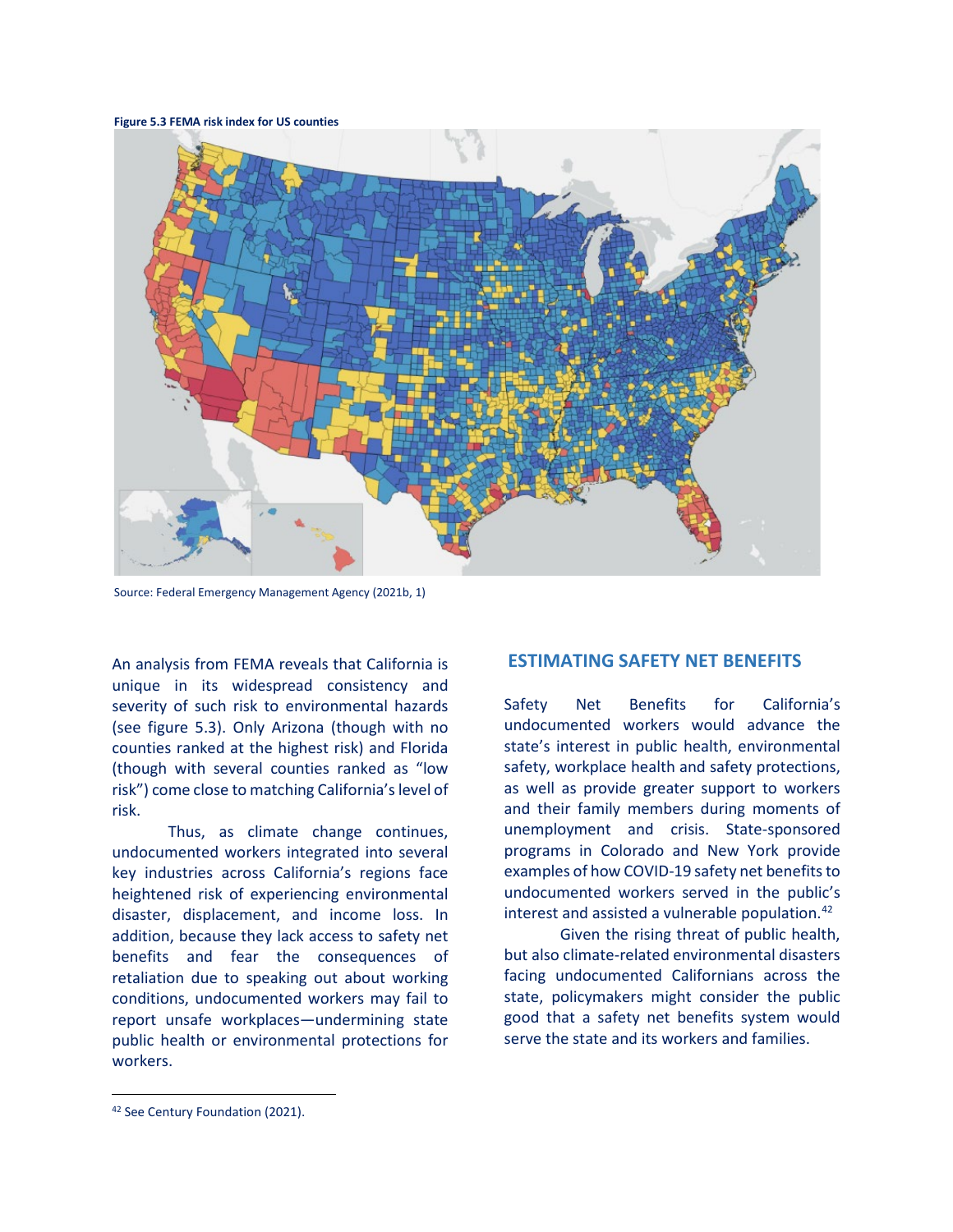|                                                     | 2019    | 2020    | 2-yr avg |
|-----------------------------------------------------|---------|---------|----------|
| Noncitizen workers unemployed at any moment         | 283,602 | 518,802 | 401,202  |
| Noncitizen workers with qualifying earnings         | 248,133 | 420,559 | 334,346  |
| Undocumented workers with qualifying earnings       | 104,216 | 176,635 | 140,425  |
| 75% of undocumented workers unemployed for at least | 10 wks  | 8 wks   | 8 wks    |
| 50% of undocumented workers unemployed for at least | 17 wks  | 20 wks  | 20 wks   |
| 25% of undocumented workers unemployed for at least | 26 wks  | 26 wks  | 26 wks   |
| Median benefit                                      | \$281   | \$301   | \$300    |
| Mean benefit                                        | \$287   | \$299   | \$300    |
| Est. mean wage replacement (in millions), 8 weeks   | \$229   | \$365   | \$297    |
| Est. mean wage replacement (in millions), 17 weeks  | \$409   | \$658   | \$533    |
| Est. mean wage replacement (in millions), 20 weeks  | \$455   | \$739   | \$597    |
| Est. mean wage replacement (in millions), 26 weeks  | \$531   | \$882   | \$706    |

#### **Table 6.1 Estimated unemployment benefits for California undocumented workers**

Source: UC Merced Community and Labor Center analysis of IPUMS- CPS ASEC 2020-2021 Public Use Microdata Series (PUMS) data

*Note: Estimates based on assumption of legislative reform providing eligibility to state-funded unemployment benefits, for undocumented workers, with the same thresholds for minimum earnings as federal unemployment insurance. Shaded cells represent projections based on \$300 weekly benefit.*

While not possible to make valid projections about major economic and environmental conditions, we draw from American Community Survey (ACS) and Current Population Survey (CPS) data to estimate safety net benefits for California's undocumented workers at similar levels as Unemployment Insurance benefits. We base this upon prepandemic and pandemic-era figures.

First, we assume 140,425 undocumented unemployed workers. In 2019, 104,216 undocumented Californians experienced unemployment, and in 2020, the year of the COVID-19 pandemic, 176,635 undocumented Californians experienced unemployment (see table 6.1). As a result, we estimate that in the 2019-2020 period California had an annual average of 140,425 unemployed undocumented immigrants, and we use this as a baseline for years in the near future.

Second, we assume unemployment of twenty weeks. In the 2019-2020 period, the median total weeks of unemployment among California non-citizen workers who experienced unemployment was twenty weeks. Three in four (75%) undocumented workers who experienced unemployment were unemployed for at least a total of eight weeks, while one in four (25%) undocumented immigrant workers experienced twenty-six weeks of unemployment or more. For this reason, unemployment benefits estimates are conservatively limited to twenty weeks.

Third, we assume \$300 in weekly benefits per undocumented worker. In the most recent year of data, 2020, unemployed noncitizen workers in California had earnings that would have qualified them (if they all had access to Unemployment Insurance) for an average of \$299 in weekly benefits. The median weekly benefit would have been \$301. In turn, we assume a \$300 benefit per undocumented worker.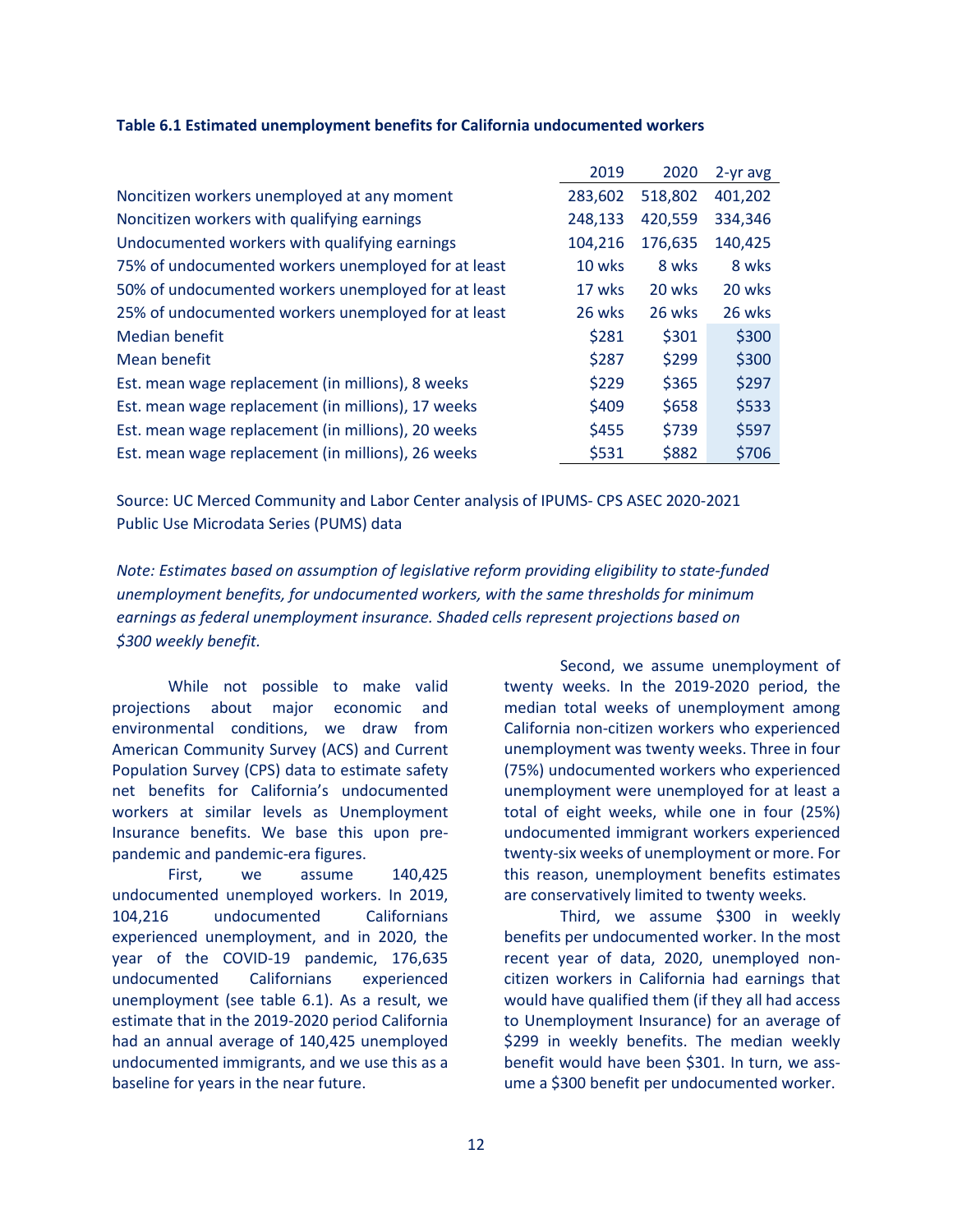We find that, in California, an investment of \$597 million (not including administrative costs) could provide \$300 in weekly benefits for twenty weeks—the full length of unemployment for half of all California undocumented workers. Such a program could provide safety net benefits for most undocumented immigrants at levels similar to federal Unemployment Insurance.

## **CONCLUSION**

California undocumented immigrant workers are critical to the state's workforce, numbering 1.1 million and contributing an estimated \$3.7 billion in annual state and local tax revenues. Unfortunately, such workers face high rates of extreme hardship and do not have access to unemployment benefits. Nearly four in ten (38%) noncitizen workers, and over six in ten (61%) of children living with noncitizen workers, live under a living wage, facing chronic and severe housing and food insecurity.

California's undocumented workers are especially vulnerable during major public disasters. During the COVID-19 pandemic, California unemployed undocumented immigrant workers were only eligible to receive up to \$1,700 in benefits, while California unemployed citizen workers were eligible to receive up to \$35,000—twenty times as much as undocumented immigrant workers.

We found that California immigrants' vulnerable economic position exposed them to greater risks during the pandemic. Immigrants were a majority (58%) of pandemic-related deaths in the ten industries with the highest increases in pandemic-related deaths. In addition, a relationship existed between lack of access to unemployment benefits and pandemic-related deaths. Most industries with the highest rate of pandemic related deaths were characterized by both high rates of inperson work and low use of unemployment benefits.

Unfortunately, the elevated disadvantage and risks that California's undocumented immigrant workers faced during

the COVID-19 pandemic will persist during future major public disasters. FEMA's risk index suggests that California is characterized by more consistent and severe risk for natural disaster than any other state in the nation, and undocumented workers comprise a significant share of the workforce in the state's major regions at highest risk of natural disaster.

What can be done to support undocumented immigrant workers excluded from federal Unemployment Insurance benefits? Existing initiatives in Oregon, New York and Washington provide models for state-funded benefit programs replacing undocumented immigrant workers' lost wages.

In California, an investment of \$597 million (not including administrative costs) could provide \$300 in weekly benefits for twenty weeks—the full length of unemployment for half of all California undocumented workers. Such a program could provide safety net benefits for most undocumented immigrants at levels similar to federal Unemployment Insurance.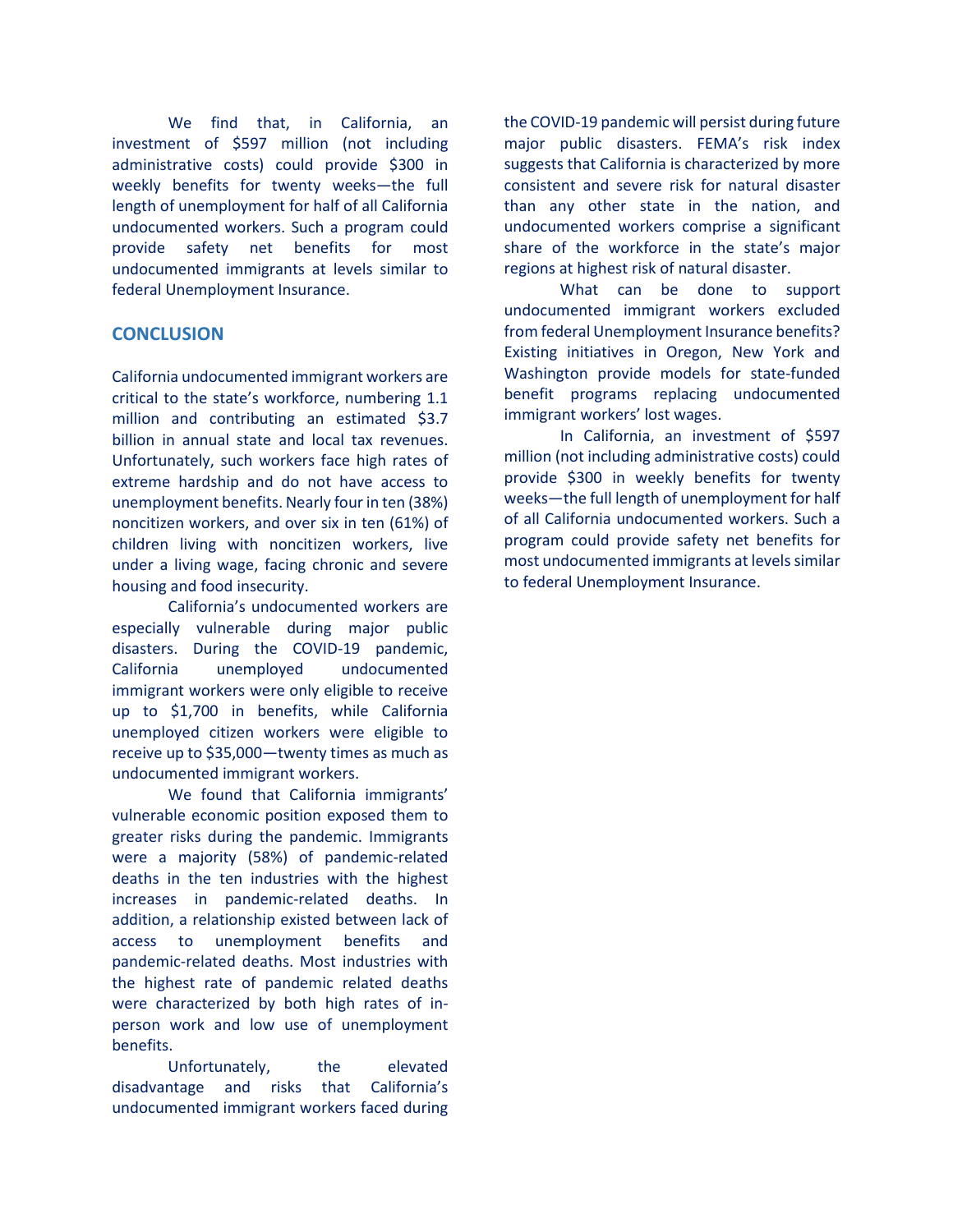#### **REFERENCES**

Bolanos, Madi. 2021. "Deaths Among 'Financially Vulnerable' Latino Immigrants In Kings County Shot Up By 90% in 2020." Valley Public Radio. April 15, 2021. Retrieved online on February 5, 2022 at: https://www.kvpr.org/news/2021-04- 15/deaths-among-financially-vulnerable-latinoimmigrants-in-kings-county-shot-up-by-90-in-2020

Cal Fire. 2021. Top 20 Largest Wildfires. California Department of Forestry and Fire Protection. Retrieved online on February 5, 2022 at:

https://www.fire.ca.gov/media/4jandlhh/top20 \_acres.pdf

California Immigrant Data Portal. 2022. Economic Contributions: Immigrant Californians are building up the fifth largest economy in the world. Retrieved online on February 22, 2022 at: https://immigrantdataca.org/indicators/econo mic-

contributions#/?breakdown=1&geo=020000000 00006000&immig=3

California Legislative Analyst's Office. 2021a. The 2021-2022 Budget: Initial Comments on the Governor's May Revision. Sacramento, CA: California Legislative Analyst's Office.

California Legislative Analyst's Office. 2021b. The 2022-2023 Budget: California's Fiscal Outlook. Sacramento, CA: California Legislative Analyst's Office.

Centers for Disease Control. 2022. Excess Deaths Associated with COVID-19. Retrieved online on February 5, 2022 at: https://www.cdc.gov/nchs/nvss/vsrr/covid19/e xcess\_deaths.htm

Century Foundation. 2021. What We Can Learn From Efforts to Provide Aid to Excluded Workers. Commentary. August 3, 2021. Retrieved online on February 5, 2022 at: <https://tcf.org/content/commentary/can-learn-> efforts-provide-aid-excludedworkers/?agreed=1

Crowell, Amber R., Janine Nkosi. 2020. "Evicted in the Central Valley: The Avoidable Crisis and Systemic Injustice of Housing Displacement." *Boom California*. November 29, 2020. Retrieved online on February 5, 2022 at: https://boomcalifornia.org/2020/11/29/evicted -in-the-central-valley-the-avoidable-crisis-andsystemic-injustice-of-housing-displacement/

Egel, Benjy. 2018. "California now world's fifthlargest economy, bigger than Britain." *Sacramento Bee*. May 4, 2018. Retrieved online on February 5, 2022 at: https://www.sacbee.com/news/business/articl e210466514.html

Federal Emergency Management Agency. 2021a. National Risk Index Technical Documentation. November 2021. Washington, D.C.: Federal Emergency Management Agency.

Federal Emergency Management Agency. 2021b. National Risk Index Overview. Fact Sheet. August 2021. Washington, D.C.: Federal Emergency Management Agency.

Federal Emergency Management Agency. 2022. FEMA Risk Index for California Counties. Retrieved online on February 5, 2022 at: https://www.arcgis.com/apps/mapviewer/inde x.html?webmap=b0739da409d94274aaf472bcc 31dbc99

Fiscal Policy Institute. 2020. "Unemployment Insurance Taxes Paid for Undocumented Workers in NYS." Brief Look. May 14, 2020. New York: Fiscal Policy Institute.

Flores, Edward and Ana Padilla. 2020. "Hidden Threat: California COVID-19 Surges and Worker Distress." Policy Brief. July 2020. UC Merced Community and Labor Center. Merced, CA: University of California Merced.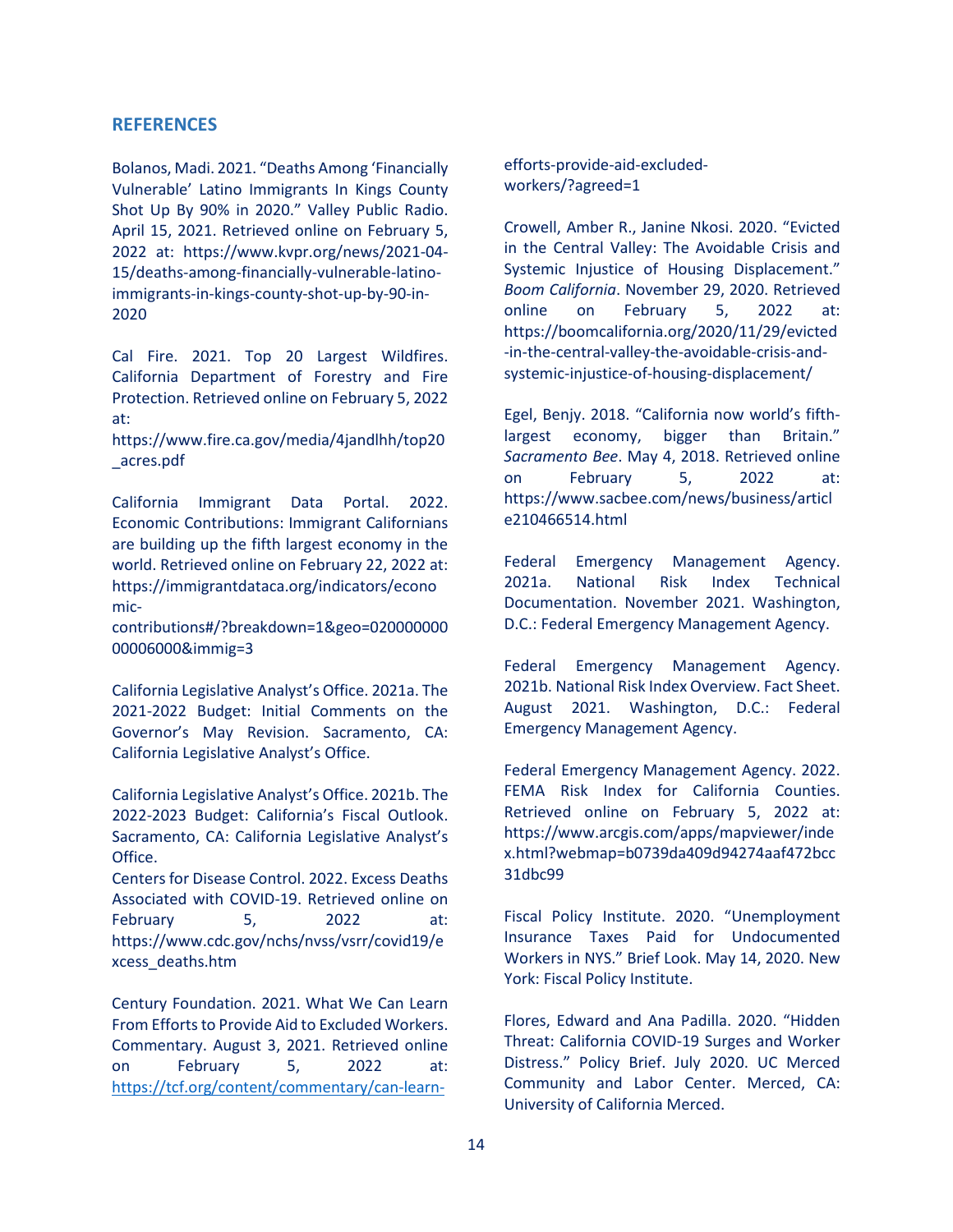Frontline. 2020. "COVID's Hidden Toll." Public Broadcasting Service. July 21, 2020. Retrieved on February 5, 2021, online at: https://www.pbs.org/wgbh/frontline/film/covid s-hidden-toll/

Gross, Liza. 2021. "Fires Fuel New Risks to California Farmworkers." Inside Climate News. September 21, 2021. Retrieved on February 5, 2022, online at: https://insideclimatenews.org/news/21092021/ wildfires-california-farmworkers-smoke-health/

Ho, Vivian. 2020. "'Everyone tested positive': Covid devastates agricultural workers in California's heartland." *Guardian*. August 8, 2020. Retrieved on February 5, 2022, online at: https://www.theguardian.com/usnews/2020/aug/08/california-covid-19-centralvalley-essential-workers

Johnson, Hans, Eric McGhee, and Marisol Cuellar Mejia. "California's Population, Fact Sheet, January 2022." Public Policy Institute of California. Public Policy Institute of California, February 2, 2022. https://www.ppic.org/publication/californiaspopulation/

Koran, Mario. 2020. "'Band-aid on a chest wound': California Undocumented Relief Fund Sees Chaotic Start." *Guardian*. May 19, 2020. Retrieved on February 5, 2022, online at: https://www.theguardian.com/world/2020/ma y/19/california-coronavirus-reliefundocumented-workers

Lin, Rong-Gong and Leila Miller. 2021. "Cal/OSHA proposes nearly \$300,000 in fines tied to Foster Farms COVID-19 outbreaks." *Los Angeles Times*. May 25, 2021. Retrieved on February 5, 2022, online at: https://www.latimes.com/california/story/2021 -05-25/cal-osha-covid-fines-foster-farms

Massachusetts Institute of Technology. 2020. Living Wage Calculator. Retrieved online on January 1, 2020 at: https://livingwage.mit.edu/

Nadeau, Carey Anne. 2018. Living Wage Calculator. User's Guide/ Technical Notes: 2018 Update. Cambridge: Massachusetts Institute of Technology. Retrieved online on March 15, 2020 at:

https://livingwage.mit.edu/resources/Living-Wage-User-Guide-and-Technical-Notes-2018.pdf

National Employment Law Project. 2021. Policies for Worker Power and Well-Being in the COVID-19 Era and Beyond: Takeaways from the Just Recovery Survey. Policy Brief. New York: National Employment Law Project.

National Public Radio. 2021. "Calif. Rules to Protect Outdoor Workers from Smoke are Rarely Enforced, Probe Finds." National Public Radio. December 6, 2021. Retrieved on February 5, 2022, online at: https://www.npr.org/2021/12/06/1061727154/ calif-rules-to-protect-outdoor-workers-fromwildfire-smoke-are-rarely-enforced

Office of the Governor. 2020. Governor Newsom Announces Paid Sick Leave Benefits for Food Sector Workers Impacted by COVID-19, Additional Protections for Consumers. April 16, 2020. Retrieved online on July 8, 2020 at: https://www.gov.ca.gov/2020/04/16/governornewsom-announces-paid-sick-leave-benefitsfor-food-sector-workers-impacted-by-covid-19 additional-protections-for-consumers/

Pew Research Center. 2019. "Key Findings about U.S. Immigrants." Accessed online on April 28, 2020 at:

https://www.pewresearch.org/facttank/2019/06/17/key-findings-about-u-simmigrants/

Rodriguez-Delgado, Cresencio. 2021. "California may spend billions on permanent relief shelters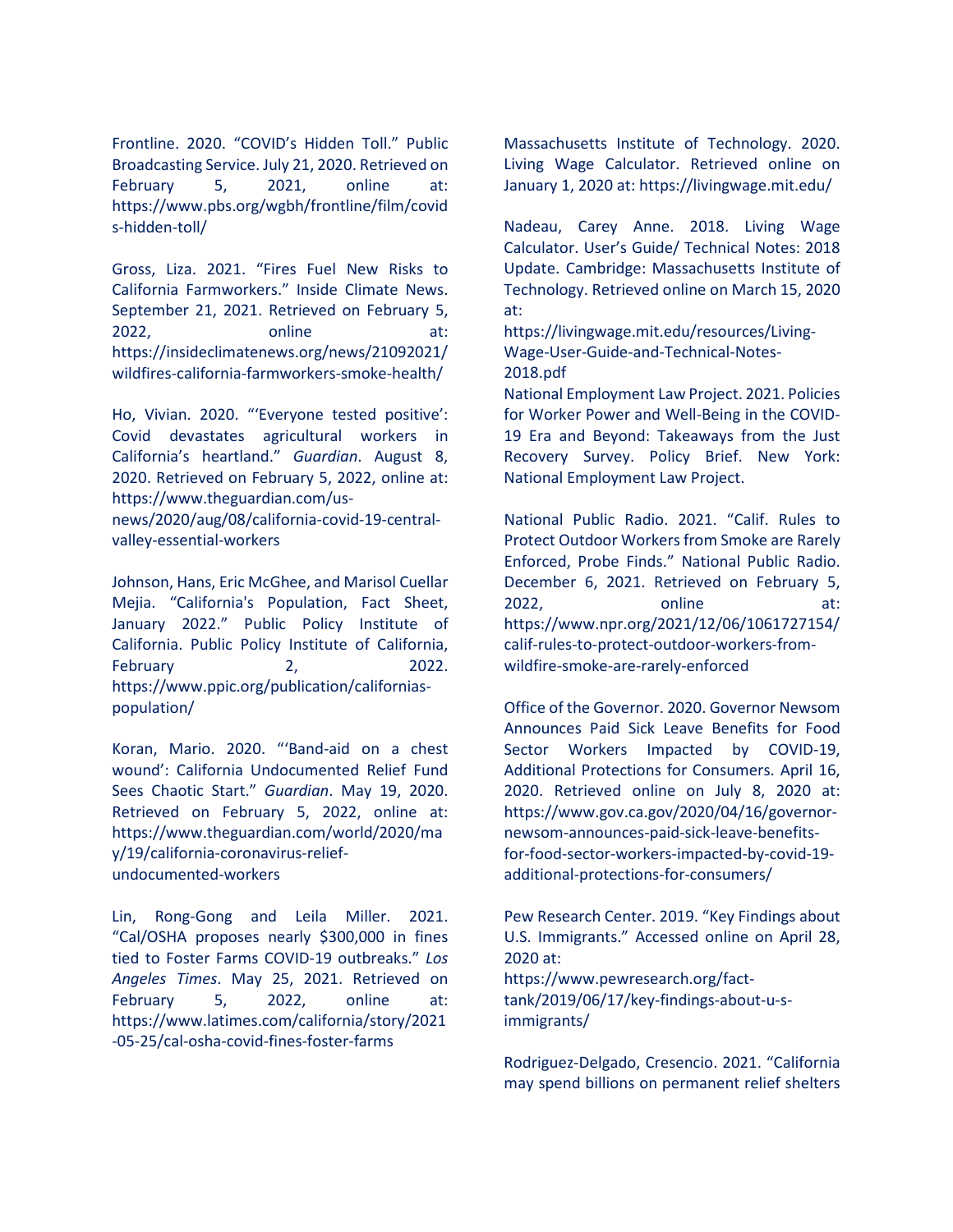as sweltering heat blankets the state." PBS NewsHour. August 2, 2021.

UC Merced Community and Labor Center. 2021. Latino and Immigrant Workers at Highest Risk of Death. Fact Sheet. May 2021. Merced, CA: University of California.

U.S. Bureau of Labor Statistics. 2019. https://www.bls.gov/iif/oshsum.htm#19Summa ry\_Tables

U.S. Citizenship and Immigration Services. 2020. "Characteristics of H-1B Specialty Occupation Workers: Fiscal Year 2019 Annual Report to Congress." (March 2020). Retrieved from https://www.uscis.gov/sites/default/files/docu ment/reports/Characteristics\_of\_Specialty\_Occ upation\_Workers\_H-1B\_Fiscal\_Year\_2019.pdf or https://www.dpeaflcio.org/factsheets/guestworker-visas-the-h-1b-and-l-1

U.S. Department of Labor. 2020a. Families First Coronavirus Response Act: Employer Paid Leave Requirements. Retrieved on February 5, 2022, online at: https://www.dol.gov/agencies/whd/pandemic/ ffcra-employer-paid-leave

U.S. Department of Labor. 2020b. Unemployment Insurance Relief During COVID-19 Outbreak. Retrieved on February 5, 2022, online at: https://www.dol.gov/coronavirus/unemployme nt-insurance

Warren, Robert. 2021. "In 2019, the US Undocumented Population Continued a Decade-Long Decline and the Foreign-Born Population Neared Zero Growth." Journal on Migration and Human Security 9, no. 1 (March 2021): 31–43. https://doi.org/10.1177/2331502421993746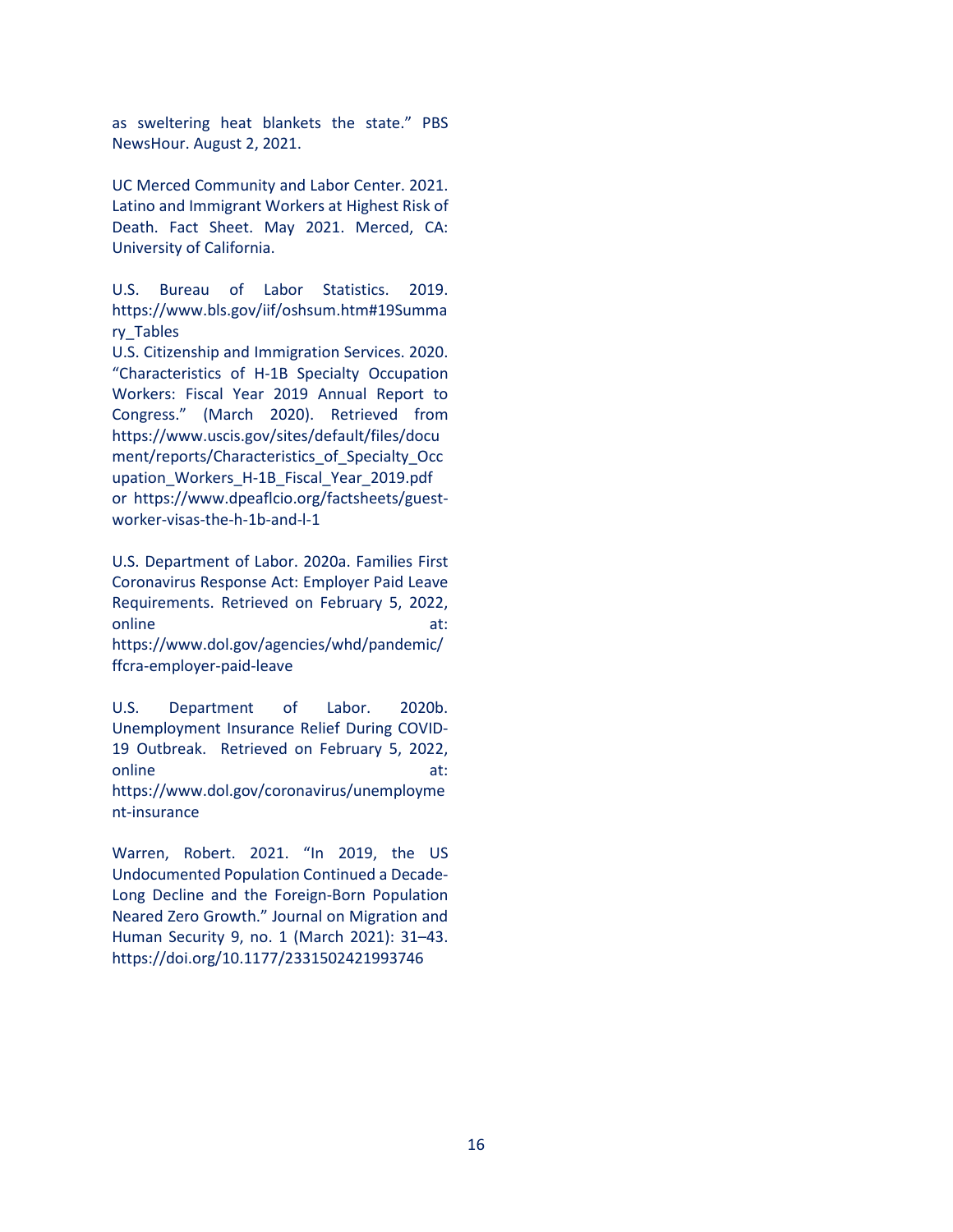#### **Appendix A. Data and methods**

This report utilizes data from three publicly available US Census Bureau sources.[43](#page-16-0) The American Community Survey (ACS) Public Use Microdata Series (PUMS) samples roughly one in one hundred American households—the largest annual survey of its kind.<sup>[44](#page-16-1)</sup> The CPS Basic Monthly is the largest monthly survey of American households, sampling nearly 60,000 American households per month.<sup>45</sup> Lastly, the CPS Annual Social and Economic Supplement (ASEC) is administered once a year, and is drawn from 75,000 households.<sup>[46](#page-16-1)</sup> We utilized singleyear data files from the ACS 2010-2019, CPS-ASEC 2010-2021, and CPS 2010-2021.

In the analyses, we use the term "workers" to refer to employees who are wage earners (either hourly wage earners or salaried—excluding those with incorporated businesses, and those self-employed and unincorporated) and in the civilian labor force (excluding the armed forces). In estimates of number of workers, we include those employed and unemployed.

Lastly, in analyses of worker households living below a living wage, we include only those households with one or more workers currently employed. We define "noncitizen worker households" as those with one or more noncitizen workers.

https://www.census.gov/acs/www/methodology/samplesize-and-data-quality/sample-size/ https://www.census.gov/programssurveys/cps/technical-documentation/methodology.html https://www.census.gov/programssurveys/saipe/guidance/model-input-data/cpsasec.html

<span id="page-16-2"></span><span id="page-16-1"></span><span id="page-16-0"></span><sup>43</sup> Steven Ruggles, Sarah Flood, Sophia Foster, Ronald Goeken, Jose Pacas, Megan Schouweiler and Matthew Sobek. IPUMS USA: Version 11.0 [dataset]. Minneapolis, MN: IPUMS, 2021. https://doi.org/10.18128/D010.V11.0 <sup>44</sup> In 2019, the ACS sampled 3.5 million American households, and interviewed 2.1 million households.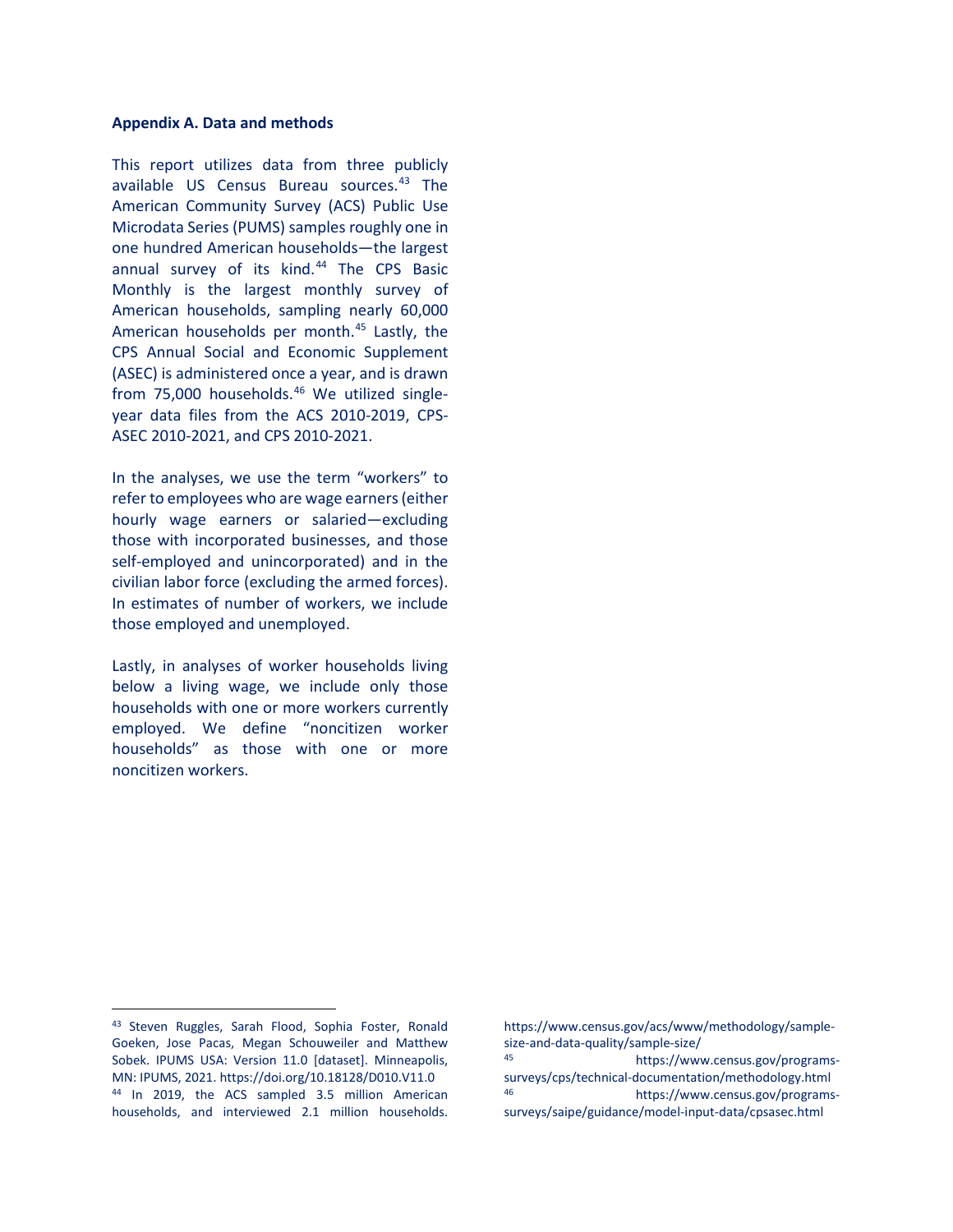



AID RECEIVED BY UNEMPLOYED CITIZENS COMPARED TO EXCLUDED WORKERS

Credit: Century Foundation (2021)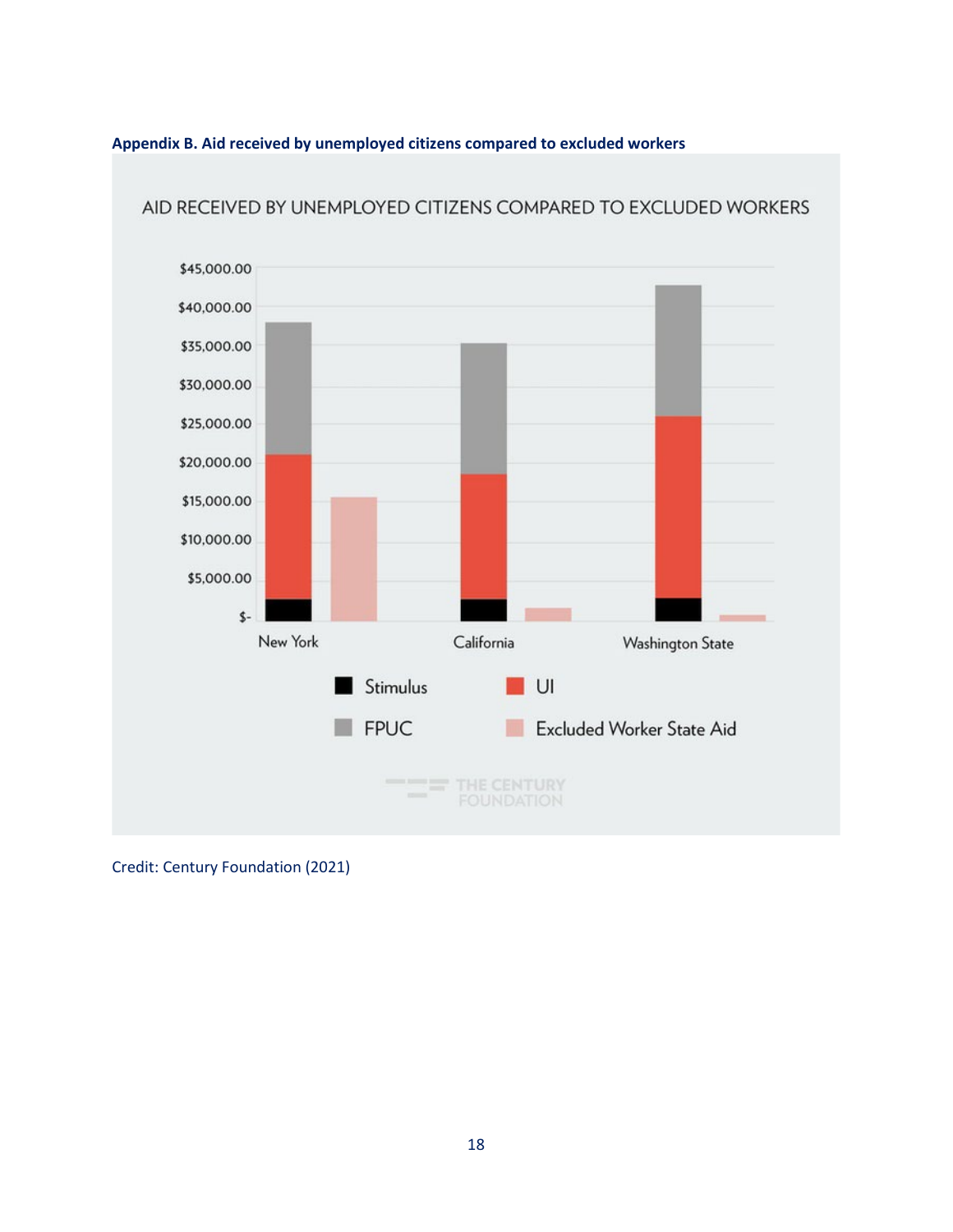|                                                 | Undoc.     |         |                    | Undoc.   |
|-------------------------------------------------|------------|---------|--------------------|----------|
|                                                 | Noncitizen | (est.)  | <b>All Workers</b> | % (est.) |
| Monterey and San Benito                         | 55,719     | 23,402  | 201,805            | 12%      |
| Santa Clara                                     | 217,556    | 91,374  | 929,948            | 10%      |
| <b>Merced</b>                                   | 24,125     | 10,133  | 103,311            | 10%      |
| Santa Barbara                                   | 40,425     | 16,979  | 186,714            | 9%       |
| Madera                                          | 11,959     | 5,023   | 56,759             | 9%       |
| Los Angeles                                     | 817,110    | 343,186 | 4,354,177          | 8%       |
| San Mateo                                       | 69,452     | 29,170  | 379,837            | 8%       |
| Imperial                                        | 9,907      | 4,161   | 56,452             | 7%       |
| <b>Tulare</b>                                   | 30,606     | 12,855  | 178,513            | 7%       |
| Fresno                                          | 63,856     | 26,820  | 375,618            | 7%       |
| Kern                                            | 54,692     | 22,971  | 325,108            | 7%       |
| Alameda                                         | 128,226    | 53,855  | 789,861            | 7%       |
| <b>Kings</b>                                    | 8,581      | 3,604   | 53,890             | 7%       |
| Orange                                          | 214,399    | 90,048  | 1,408,547          | 6%       |
| San Joaquin                                     | 45,425     | 19,079  | 301,153            | 6%       |
| Ventura                                         | 53,884     | 22,631  | 375,019            | 6%       |
| <b>Stanislaus</b>                               | 30,612     | 12,857  | 214,746            | 6%       |
| <b>Napa</b>                                     | 8,184      | 3,437   | 59,849             | 6%       |
| San Francisco                                   | 65,336     | 27,441  | 477,860            | 6%       |
| Santa Cruz                                      | 15,341     | 6,443   | 115,998            | 6%       |
| Contra Costa                                    | 67,821     | 28,485  | 514,721            | 6%       |
| San Bernardino                                  | 110,504    | 46,412  | 871,687            | 5%       |
| <b>Marin</b>                                    | 12,664     | 5,319   | 103,028            | 5%       |
| Yolo                                            | 10,783     | 4,529   | 89,685             | 5%       |
| Riverside                                       | 109,514    | 45,996  | 967,896            | 5%       |
| Sutter & Yuba Counties--Yuba City               | 7,341      | 3,083   | 64,939             | 5%       |
| Sonoma                                          | 23,599     | 9,912   | 219,175            | 5%       |
| San Diego                                       | 154,579    | 64,923  | 1,475,606          | 4%       |
| Sacramento                                      | 64,737     | 27,190  | 670,767            | 4%       |
| Solano                                          | 18,279     | 7,677   | 200,549            | 4%       |
| Lake & Mendocino Counties                       | 4,553      | 1,912   | 51,776             | 4%       |
| Colusa, Glenn, Tehama & Trinity Counties        | 3,227      | 1,355   | 42,532             | 3%       |
| San Luis Obispo                                 | 8,472      | 3,558   | 117,048            | 3%       |
| Placer                                          | 12,433     | 5,222   | 171,787            | 3%       |
| El Dorado                                       | 5,155      | 2,165   | 80,909             | 3%       |
| Alpine, Amador, Calaveras, Inyo, Mariposa, Mono |            |         |                    |          |
| & Tuolumne Counties                             | 3,038      | 1,276   | 63,546             | 2%       |
| <b>Butte</b>                                    | 3,689      | 1,549   | 81,482             | 2%       |
| Nevada & Sierra Counties                        | 1,565      | 657     | 36,816             | 2%       |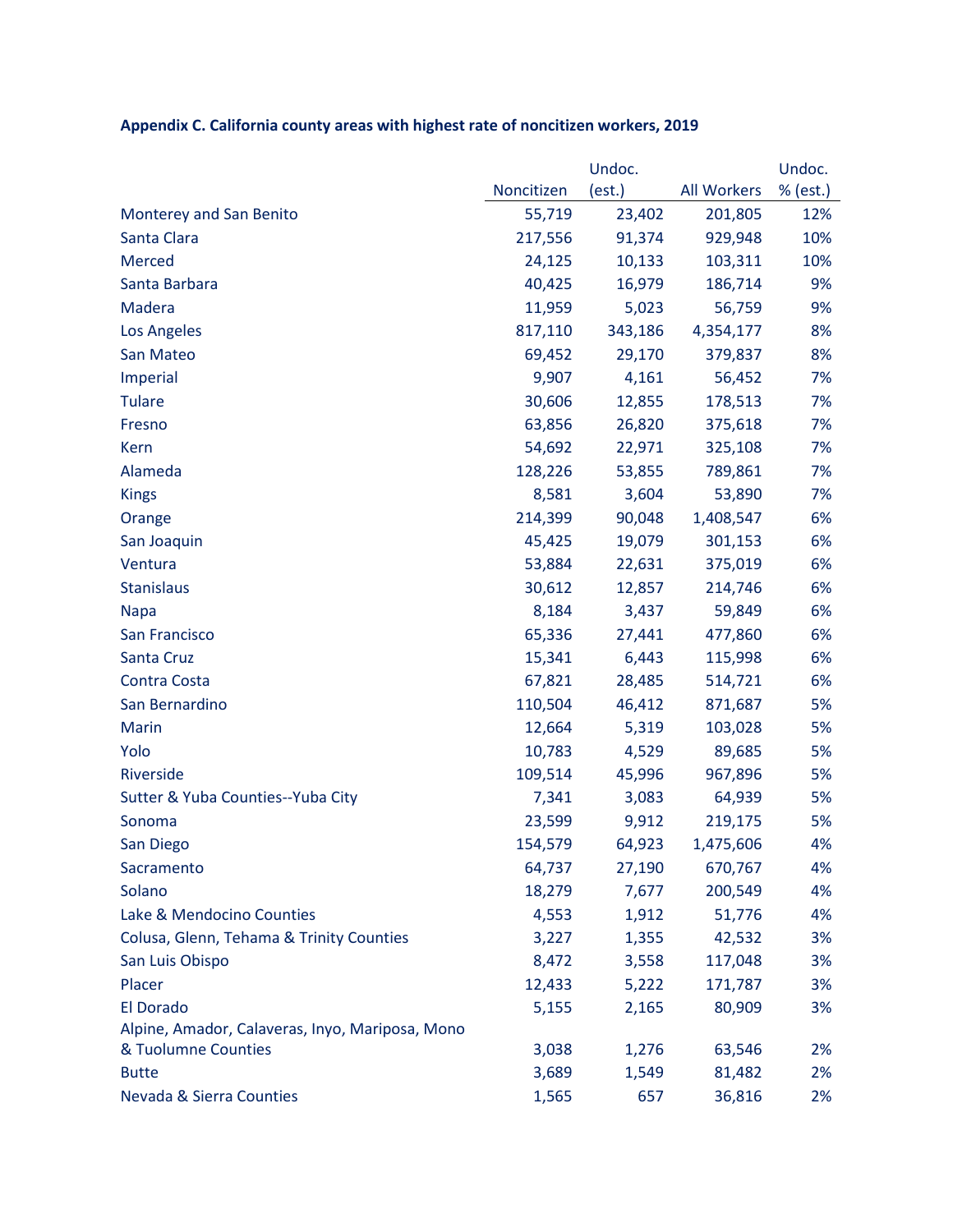| Humboldt                                    | 2.223     | 934       | 53.335     | 2%    |
|---------------------------------------------|-----------|-----------|------------|-------|
| Del Norte, Lassen, Modoc, Plumas & Siskiyou |           |           |            |       |
| Counties                                    | 959       | 403       | 38.293     | 1%    |
| Shasta                                      | 1.528     | 642       | 69.554     | $1\%$ |
| California                                  | 2.592.058 | 1,088,664 | 16.930.296 | 6%    |

Source: UC Merced Community and Labor Center analysis of IPUMS-USA 2019 Public Use Microdata Series